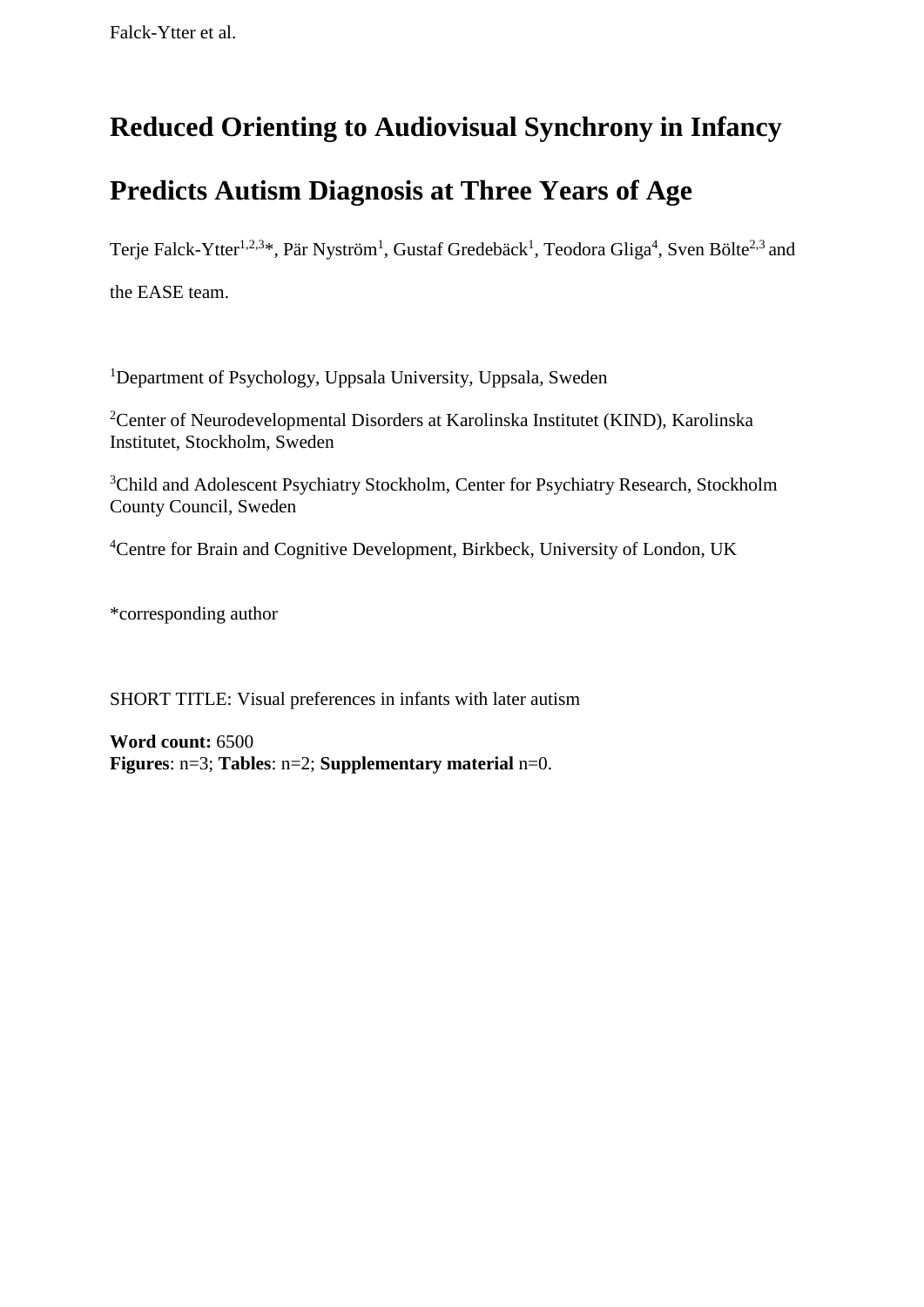#### *Abstract:*

**Background:** Effective multisensory processing develops in infancy and is thought to be important for the perception of unified and multimodal objects and events. Previous research suggests impaired multisensory processing in autism, but its role in the early development of the disorder is yet uncertain. Here, using a prospective longitudinal design, we tested whether reduced visual attention to audiovisual synchrony is an infant marker of later-emerging autism diagnosis.

**Methods:** We studied 10-month-old siblings of children with autism using an eye tracking task previously used in studies of preschoolers. The task assessed the effect of manipulations of audiovisual synchrony on viewing patterns while the infants were observing point light displays of biological motion. We analyzed the gaze data recorded in infancy according to diagnostic status at three years of age (DSM-5).

**Results:** Ten-month-old infants who later received an autism diagnosis did not orient to audiovisual synchrony expressed within biological motion. In contrast, both infants at low risk and high-risk siblings without autism at follow up had a strong preference for this type of information. No group differences were observed in terms of orienting to upright biological motion.

**Conclusions:** This study suggests that reduced orienting to audiovisual synchrony within biological motion is an early sign of autism. The findings support the view that poor multisensory processing could be an important antecedent marker of this neurodevelopmental condition.

**Keywords:** autism spectrum disorder; infancy; multisensory processing; biological motion; biomarker; scientific replication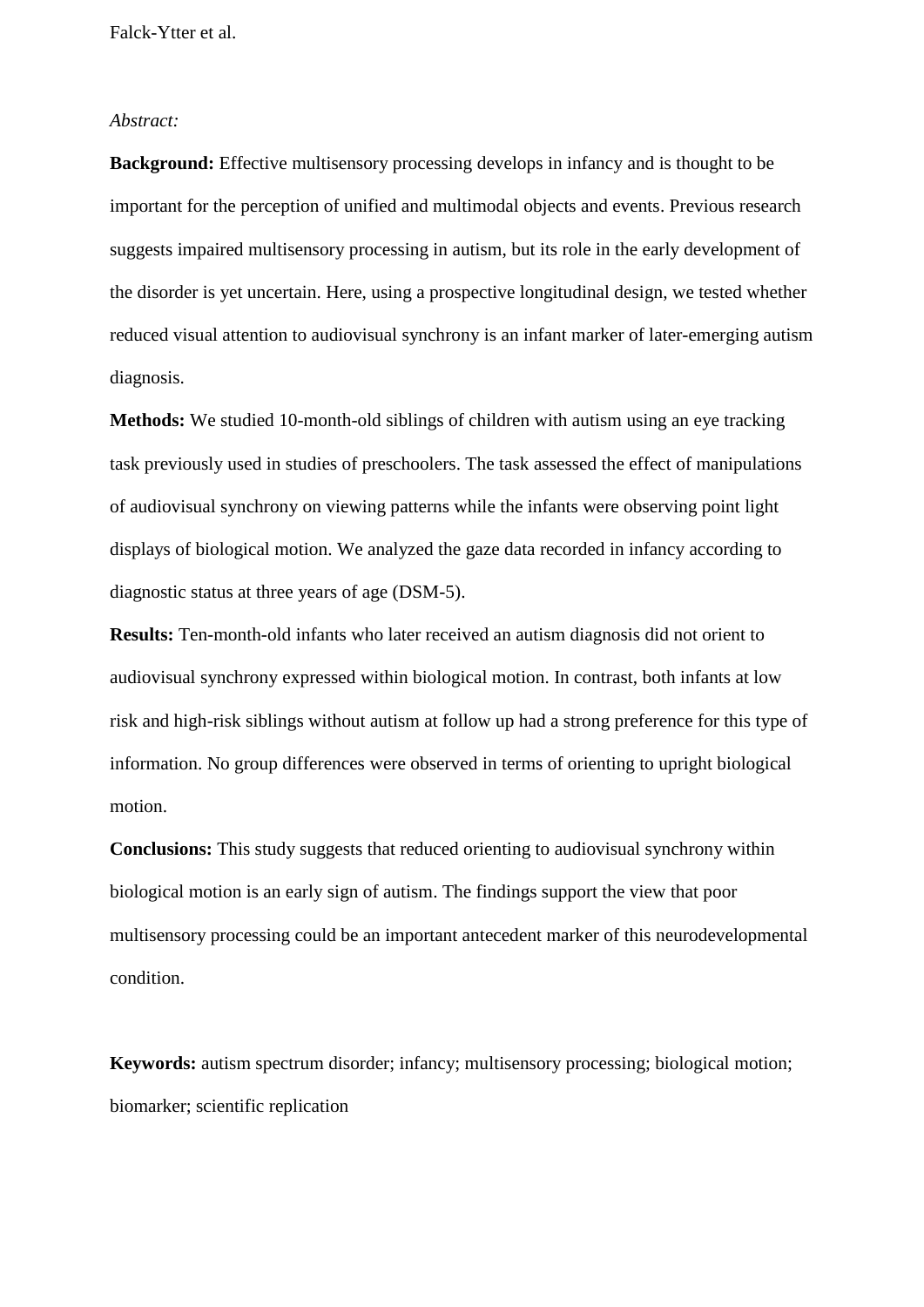Autism Spectrum Disorder (in this report referred to as autism for simplicity) is a common and impairing neurodevelopmental condition. Currently, no effective treatment for core symptoms is in reach, but it is hoped that research into the early signs of the disorder may generate new leads to malleable behavioral and brain processes associated with the later emergence of clinical symptoms. Efficiently linking information from different sensory channels is critical for the perception of a unified, multisensory world. Multisensory information is prioritized from an early age in humans as well as other species (Bahrick, Liekliter, & Flom, 2004; Stein & Meredith, 1993), and it has been proposed that problems with multisensory processing could be a core feature in the early development of autism (Bahrick, 2010). Although this hypothesis has so far not been tested, data from children and adults with autism as well as animal models have generally found that multisensory processing is impaired in autism (Brandwein et al., 2012; Gogolla, Takesian, Feng, Fagiolini, & Hensch, 2014; Russo et al., 2010; Stevenson et al., 2014). For example, comparing children with autism to age-, IQ- and gender-matched controls, Brandwein and colleagues (2012) found striking reductions in audiovisual facilitation at the behavioral level, results that were paralleled by diminished amplitude and less wide-spread responses to audiovisual information in electroencephalography recordings from the same experimental sessions. Gogolla et al. (2014) found that that despite different etiology at a genetic and molecular level, several autism mouse models share a reduced capacity to link information from different senses. These disruptions reflected GABA-mediated excitation-inhibition imbalance, and could be rescued through early pharmacological intervention. Similar disruptions in GABA-circuits have been linked to activation in the visual cortex during auditory stimulation, indicative of suboptimal specialization of sensory networks (Hattori et al., 2017).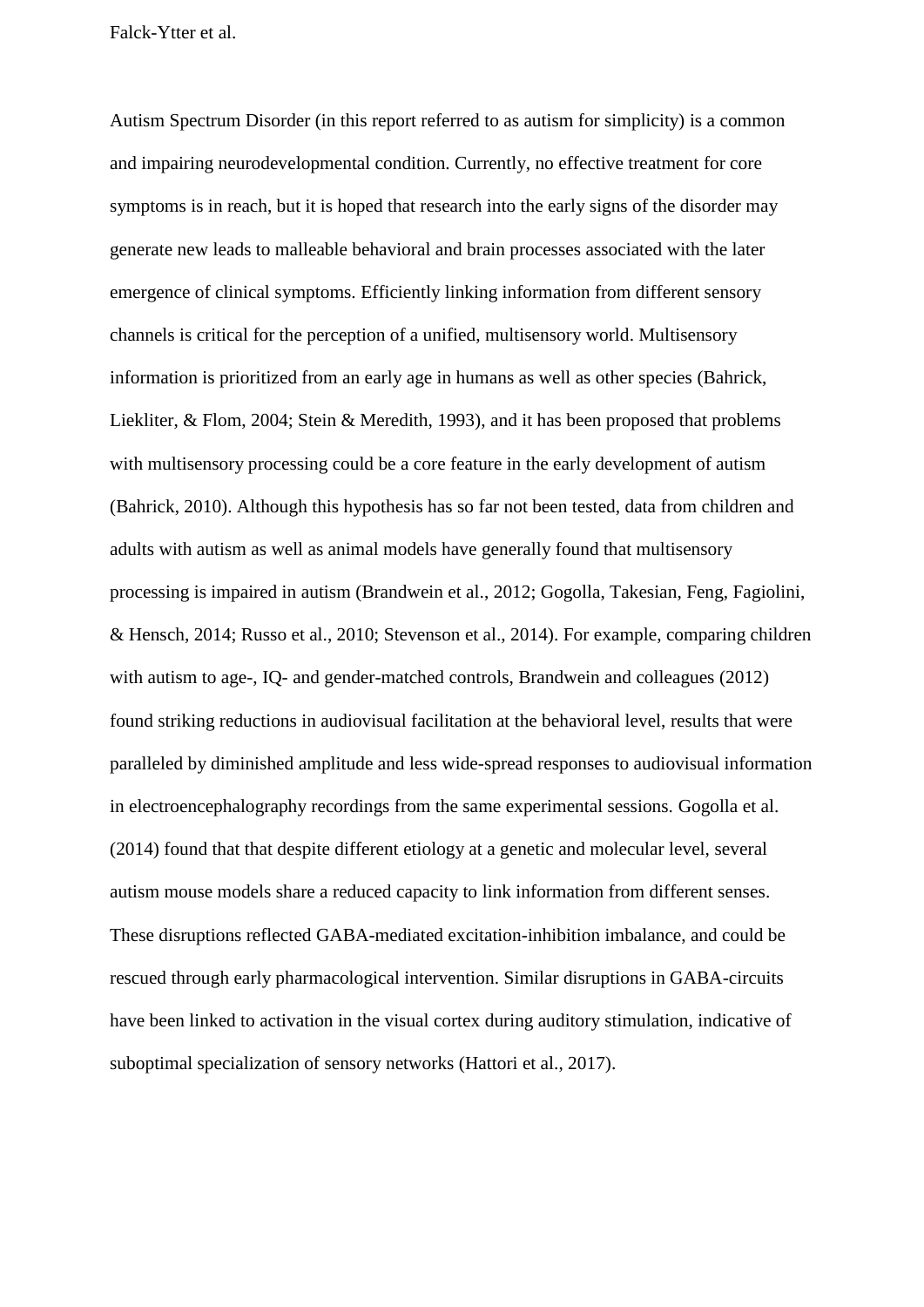The few studies that exist on multisensory processing in very young children with autism are inconclusive, particularly when it comes to sensitivity to audiovisual synchrony (*i.e.*, when changes in audio volume coincide with changes in visual velocity). One study (Klin, Lin, Gorrindo, Ramsay, & Jones, 2009) found that compared to typically developing controls, twoyear-olds with autism spent *more* time looking at audiovisual synchronous events, expressed within biological motion (i.e., social information that is prioritized by typically developing infants and children; Simion, Regolin, & Bulf, 2008). This suggested that, in this context, young children with autism are not only able to efficiently detect patterns of synchrony between the visual and auditory sensory systems, but also pay more attention to such information than other children. However, as we have noted elsewhere (Falck-Ytter, Rehnberg, & Bölte, 2013) and explain in more detail later on, preference for audiovisual synchrony in the Klin et al. study was assessed using a correlational analysis without control for unisensory (i.e., visual) factors that differed between the stimuli. Therefore, one cannot definitely conclude that the children with autism oriented to multisensory information and not purely visual information. Indeed, when we conducted an experimental study of 3-year-olds with autism where such confounds were avoided, we found the opposite pattern. That is, the children with autism showed no preference for such audiovisual synchrony, while a strong preference was measured for both typically developing 3-year olds and typically developing toddlers (Falck-Ytter et al., 2013). We have also previously tested a similar paradigm in 5 month-old typically developing infants. Even at this young age we found that infants were sensitive to audiovisual synchrony when shown simplified versions of the biological motion stimuli (Falck-Ytter, Bakker, & von Hofsten, 2011).

In sum, there is strong need to clarify the role of multisensory processing early in development in autism in general (Bahrick, 2010; Brandwein et al., 2012; Gogolla et al.,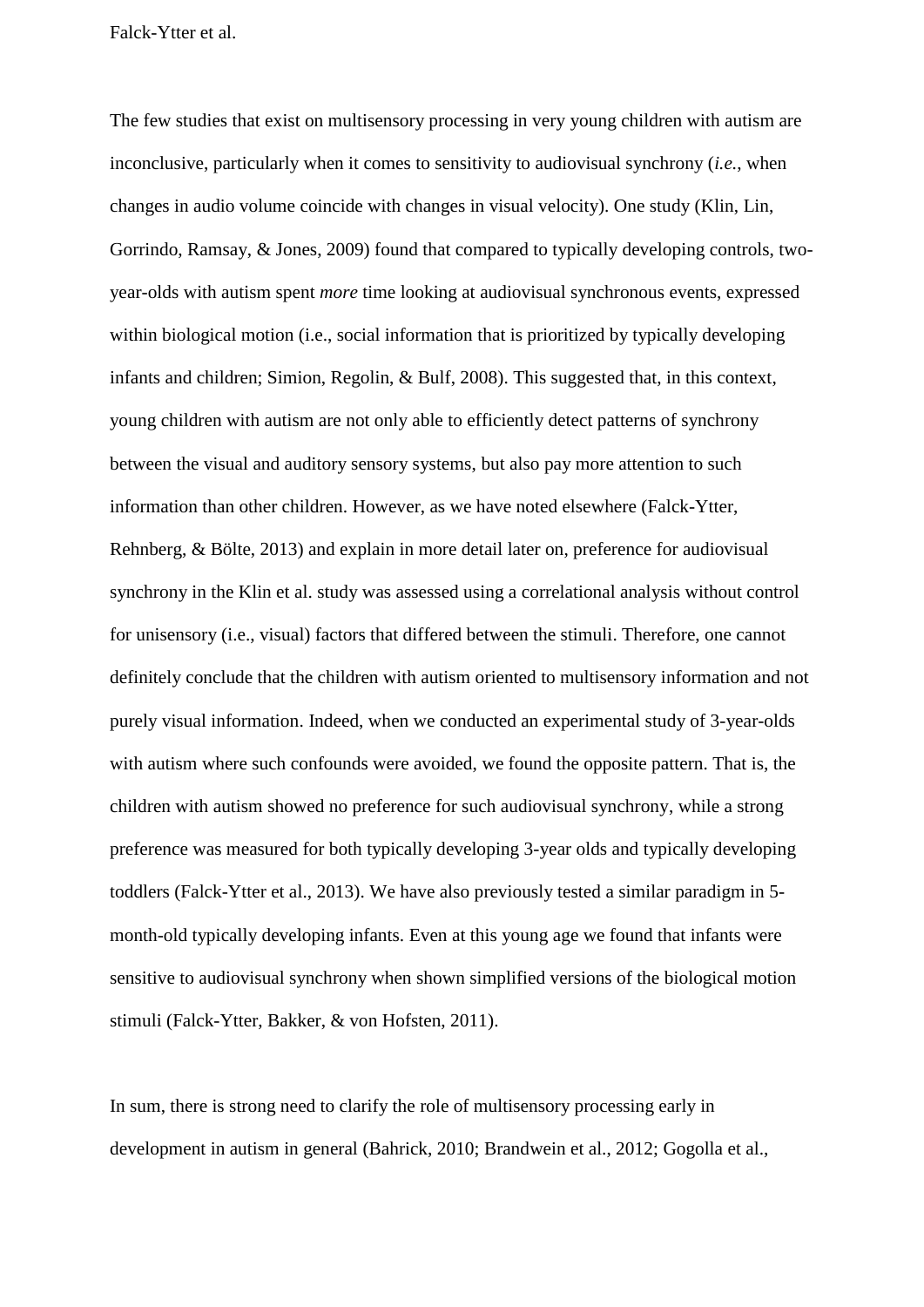2014), and to address preferences for audiovisual synchrony expressed within biological motion more specifically (Falck-Ytter et al., 2013; Klin et al., 2009). In the current study, we recruited 10-month-old infant siblings of children with autism (high-risk group) and typically developing controls, and followed them up until three years of age – an age at which autism can be diagnosed reliably. At 10 months of age, processing of biological motion is quite sophisticated in typically developing infants (Booth, Pinto, & Bertenthal, 2002; Kuhlmeier, Troje, & Lee, 2010; Moore, Goodwin, George, Axelsson, & Braddick, 2007; Spencer, O'Brien, Johnston, & Hill, 2006). For example, at this age, infants react with surprise if pointlight walkers violate the principle of solidity (Moore et al., 2007). Similarly, infants at this age are sensitive to audiovisual synchrony, in fact, even much younger infants have been shown to be attentive to this basic aspect of their (multimodal) environment (e.g., Bahrick et al., 2004; Spelke, 1979).

In the current study, we experimentally manipulated the spatial distribution of audiovisual synchrony within biological motion while keeping visual information constant, using the same experiment as we have used previously in 3-year-olds with autism (Falck-Ytter et al, 2013). Based on our earlier findings in older children, we here tested the hypothesis that infants with later autism would show reduced orienting to audiovisual synchrony in this context. We expected a reduced preference change both comparing with the typical controls and with high-risk infants who did not fulfil criteria for autism at follow-up.

#### **Methods**

## *Participants*

The participants took part in a longitudinal study (for a general overview, see http://www.eurosibs.eu/research; the current eye tracking task was only conducted in Sweden;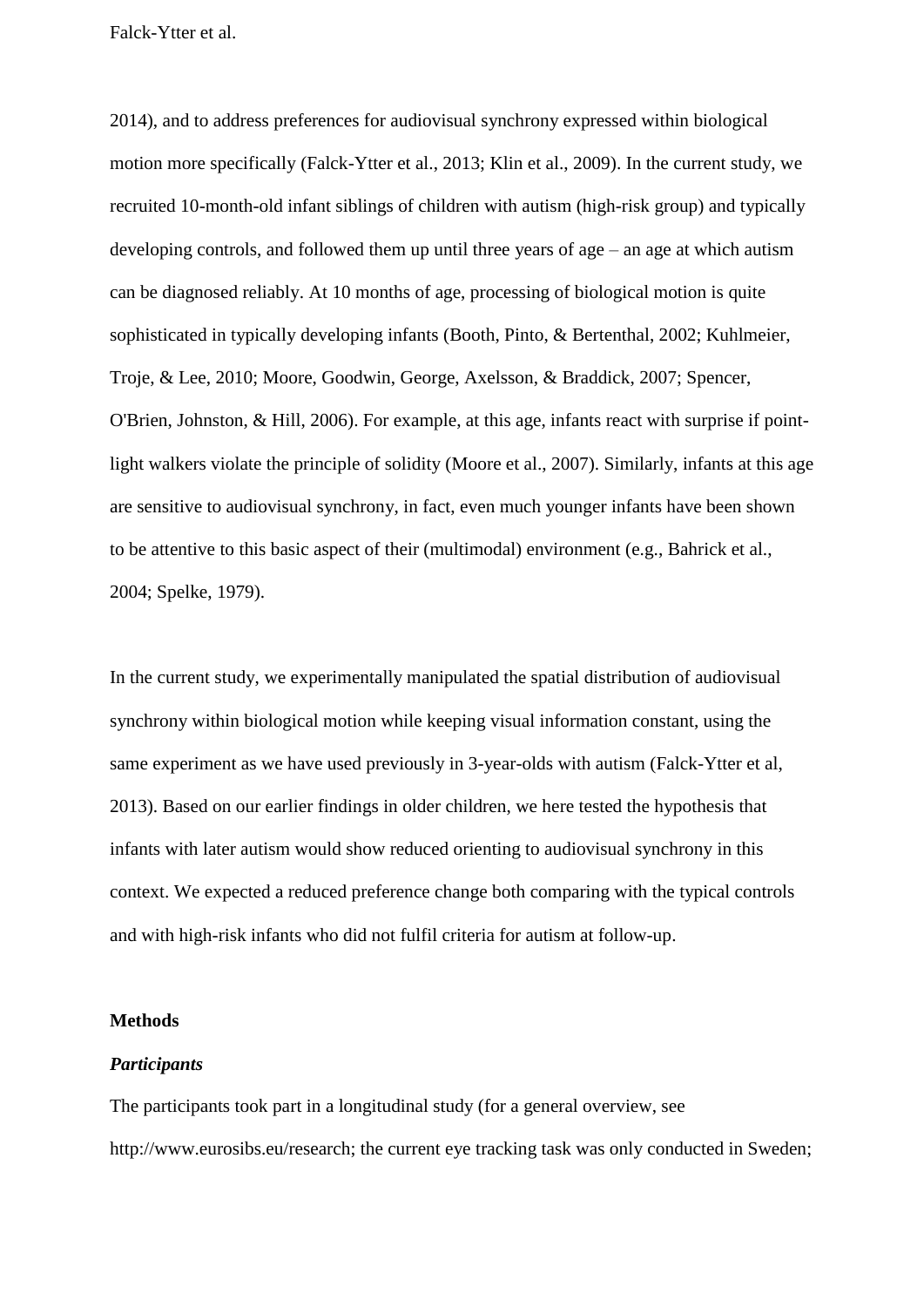www.smasyskon.se). Infants in the HR group were recruited through the project's web site, advertisements, and from clinical units. Infants in the LR group were recruited from the live birth records. Both groups were primarily from the greater Stockholm area. Each infant in the HR group had at least one older sibling with a community diagnosis of ASD. An experienced clinical psychologist interviewed all families upon first contact, and medical records for the older sibling were collected and reviewed to confirm the diagnostic status of the proband. In Sweden, guidelines recommend the use of standardized instruments as part of diagnostic procedures for ASD. In our sample, we could confirm the use of the Autism Diagnostic Observation Schedule (ADOS/ADOS-2) or the Autism Diagnostic Interview – Revised (ADI-R) in 72% of cases through inspection of the obtained medical records. Because details about specific instruments were not always included in the records, the actual figure is likely to be higher.

Written informed consent was collected from parents. The study was approved by the Ethics Board in Stockholm and conducted in accordance with the 1964 Declaration of Helsinki.

Specific exclusion and inclusion criteria followed the consensus in the European longitudinal sibling study EU-AIMS/EUROSIBS (www.eurosibs.eu/research). HR group *inclusion*: Older full sibling with autism (presence of community clinical diagnosis, confirmed via inspection of medical records); HR *exclusion*: 1) Diagnosis of epilepsy or history of fits/convulsions in infant, 2) Known presence of genetic syndrome (in proband or infant) clearly related to autism, 3) Presence of known significant uncorrected vision or hearing impairment in infant, 4) Infant was premature (pre 36 weeks), 5) Presence of known significant developmental or medical condition in infant likely to affect brain development or infant's ability to participate in the study. LR group, *inclusion*: Older full-sibling with typical development (by parent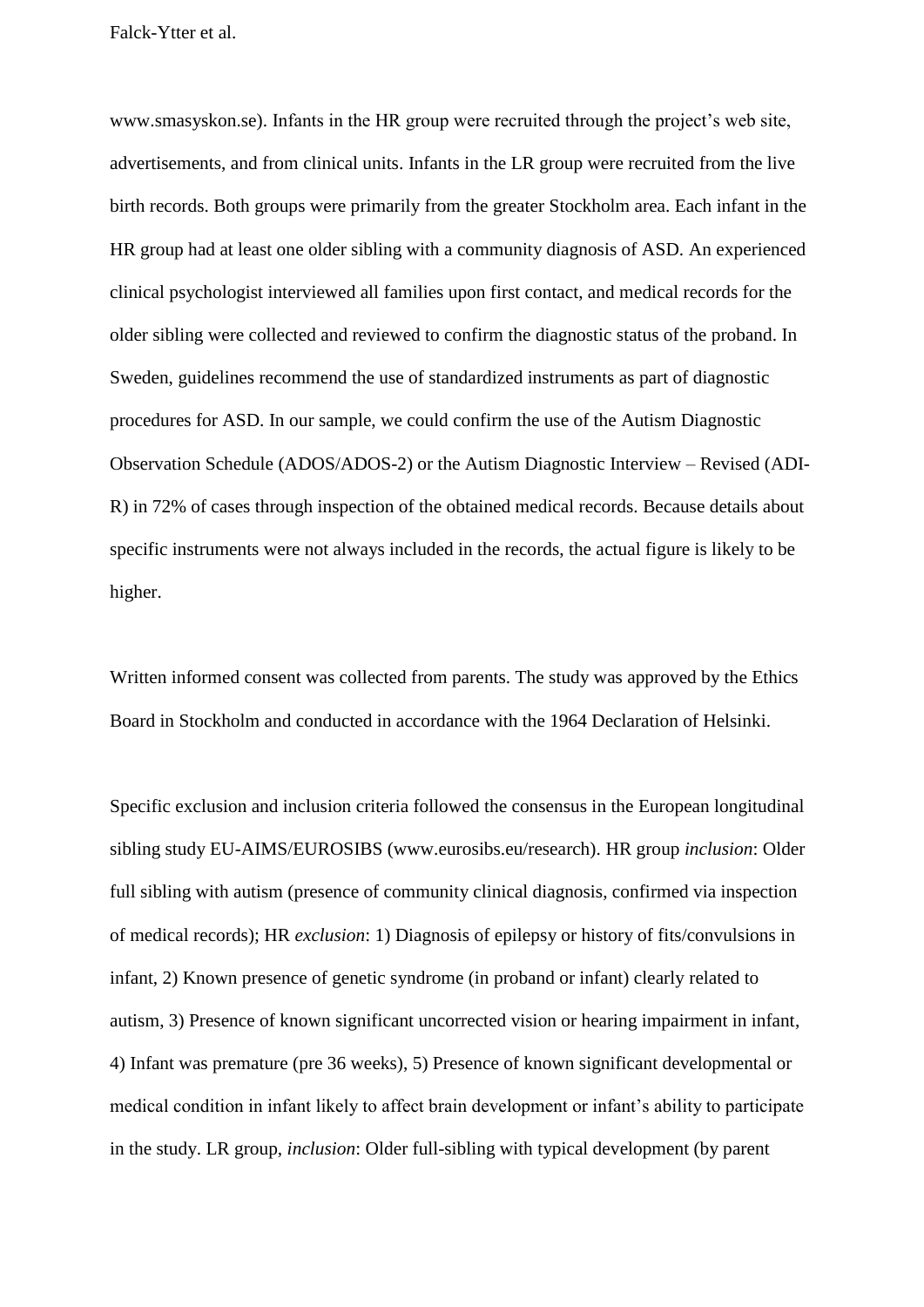report), exclusion: *Exclusion*: same as above and 1) parent has autism-specific concerns about their infant, 2) Presence of autism in  $2<sup>nd</sup>$  degree relatives

#### (Table 1 around here)

**Assessments at 10 months of age:** The eye tracking session took place during a full-day visit to the lab, which included several different experiments and assessments. Breaks were included flexibly into program according to the needs of the infant and the parent(s). During eye tracking, infants were seated on their parent's lap, about 60 cm from the eye tracker screen. Eye tracking was conducted using Tobii eye trackers (1750; TX300, Tobii Technology, Danderyd, Sweden). Assessments were preceded by a five-point calibration procedure. Sociodemographic data were collected via online questionnaires, and developmental level was assessed during the same day as the eye tracking, using the Mullen Scale of Early Learning (MSEL, Mullen, 1995) conducted by an experienced clinical child psychologist.

**Assessments at 36 months of age (follow-up):** At 36 months, we collected standardized information on medical history, current developmental and adaptive level as well as problem behaviors using the ADI-R, the ADOS-2 -2, the Vineland Adaptive Behavior Scales, the Child Behavior Checklist 1.5-5, and MSEL during a whole day clinical visit. The clinical evaluation was conducted (without blindness to risk-group status but to the results of the eye tracking task) by experienced clinical researchers (psychologists) with demonstrated researchlevel reliability. Based on the information, final DSM-5 consensus judgements were made by the clinical researcher together with the last author (SB, international ADI-R, ADOS-2 trainer). Based on this information, participants were assigned either to the autism group, the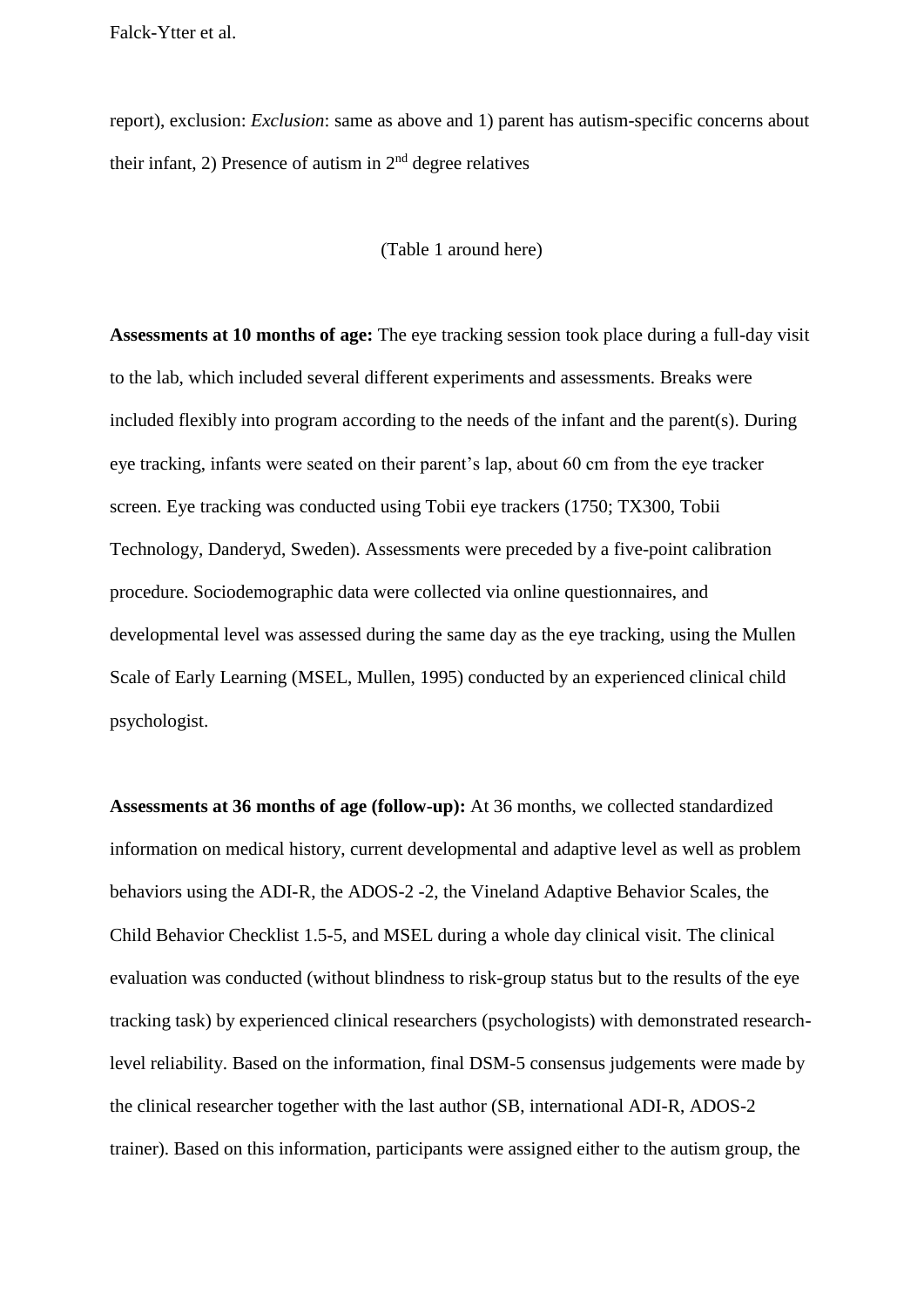high-risk without autism group or the low-risk control group (**Table 1**).

In total, before exclusion for experimental reasons, 34% of the high-risk group received a DSM-5 diagnosis of autism spectrum disorder. This figure is high compared to a large US study (Ozonoff et al., 2011), but similar to the rates previously reported in an European cohort (Elsabbagh et al., 2013). Eye tracking was not part of the 36-month assessment.

## *Experimental stimuli*

Because the design of the stimuli is critical for interpreting findings from studies investigating audiovisual synchrony and might explain discrepancies between studies we will here describe in more detail how we constructed the stimuli used in our previous (Falck-Ytter et al., 2013) and the current report as well as our primary concerns with the previous approaches. The stimuli in the study by Klin et al. displayed point light animations of child-friendly but otherwise diverse actions together with audio (e.g.*,* playing peek-a-boo; enacting a feeding routine). In each stimulus, the same action was always shown in two versions: upright on one side of the screen and spatially inverted (and temporally reversed) on the other (**Figure 1**). Because inversion of point light animations disrupts infants' perception of biological motion (Pavlova & Sokolov, 2000), preferential looking to the upright animation in the pair is commonly used to assess perception of biological motion in infants (Klin et al., 2009; Simion et al., 2008).

(Figure 1 about here)

Although the audio was always in synch with the upright animation, coincidentally synchrony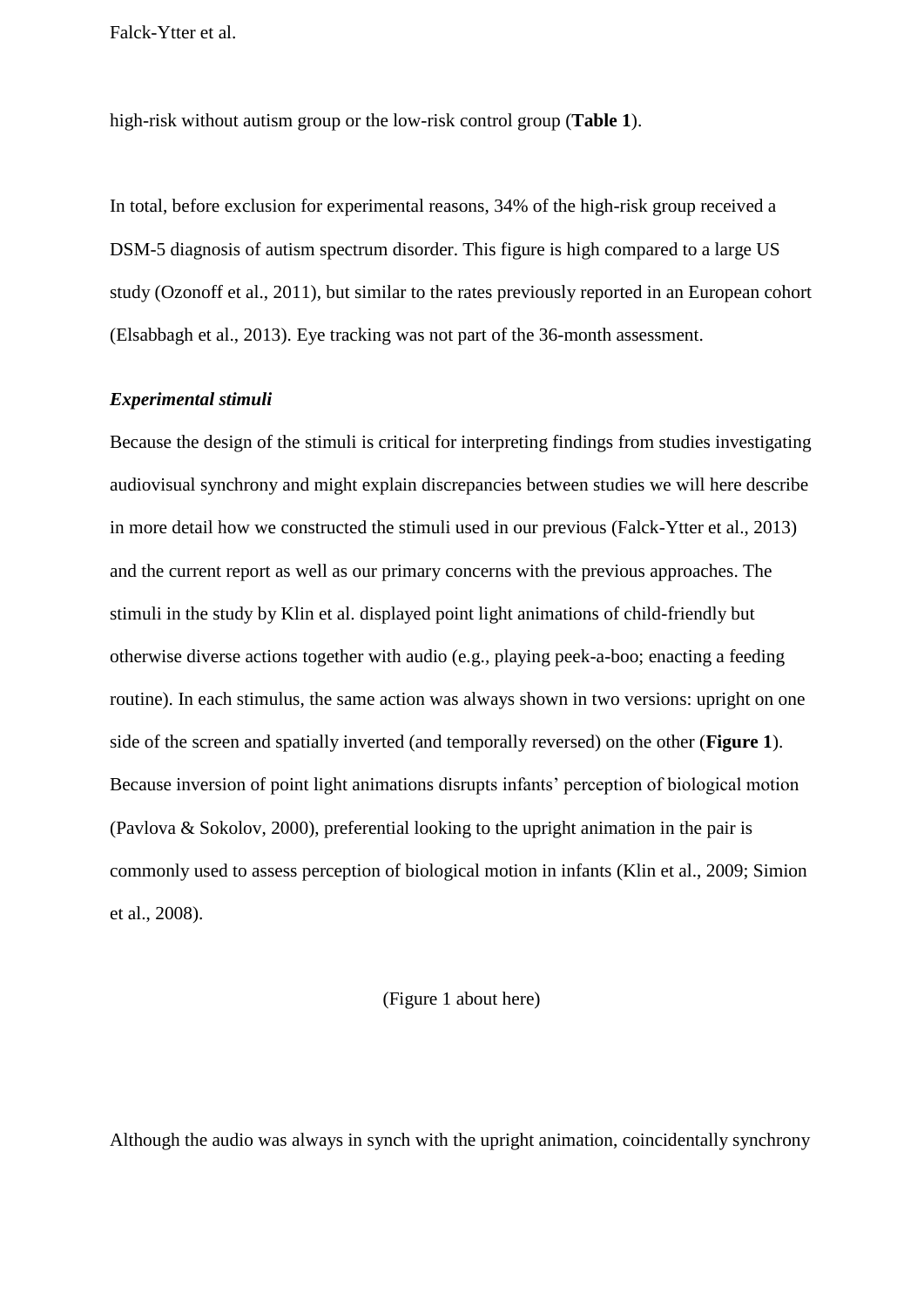with the inverted and reverse animation also occurred. Klin et al. (2009) noticed that viewing patterns in children with autism when observing these stimuli could be explained by the distribution of audiovisual synchrony across the two animations in each pair. This was then tested using a correlational analysis, where the distribution of audio-visual synchrony in each video clip was correlated with infants' looking preferences. A concern with this approach is that correlating viewing data across *visually non-identical* stimuli introduces potential confounds. For example, the stimulus may have elicited most orienting to the upright animation not only because of high levels of audiovisual synchrony but also because they displayed a highly repetitive and stereotypic action ("pat-a-cake", i.e.*,* a human actor repeatedly clapping his hands). Fascination for repetitive events and stereotypic behavior are hallmarks of autism; hence it is not unlikely that orienting to the upright biological motion was facilitated in children with autism when viewing actions had these characteristics.

For these reasons, we have developed stimuli that could isolate the effect of audiovisual synchrony and rule out all unisensory factors (Falck-Ytter et al., 2013). Our stimuli resembled the original pat-a-cake stimulus (large arm movements, ~0.65 claps per second, stimulus duration = 15 seconds; see http://smasyskon.se/biosync\_stimuli/; see also Supplementary Video 2 in (Klin et al., 2009). As in the original study (Klin et al., 2009), we paired this stimulus with the inverted version of the same animation played in reverse. Moreover, as in the previous study (Klin et al., 2009), both visual stimuli were accompanied by the sound of clapping hands and of a human voice played from a centrally placed loudspeaker. In contrast to the study by Klin et al., we experimentally modified the timing of the auditory clapping to create two visually identical conditions in which the spatial distribution of audiovisual synchrony was reversed. Specifically, in the UPSYNC condition, the auditory clapping was synchronous with visual clapping in the upright animation (and asynchronous with the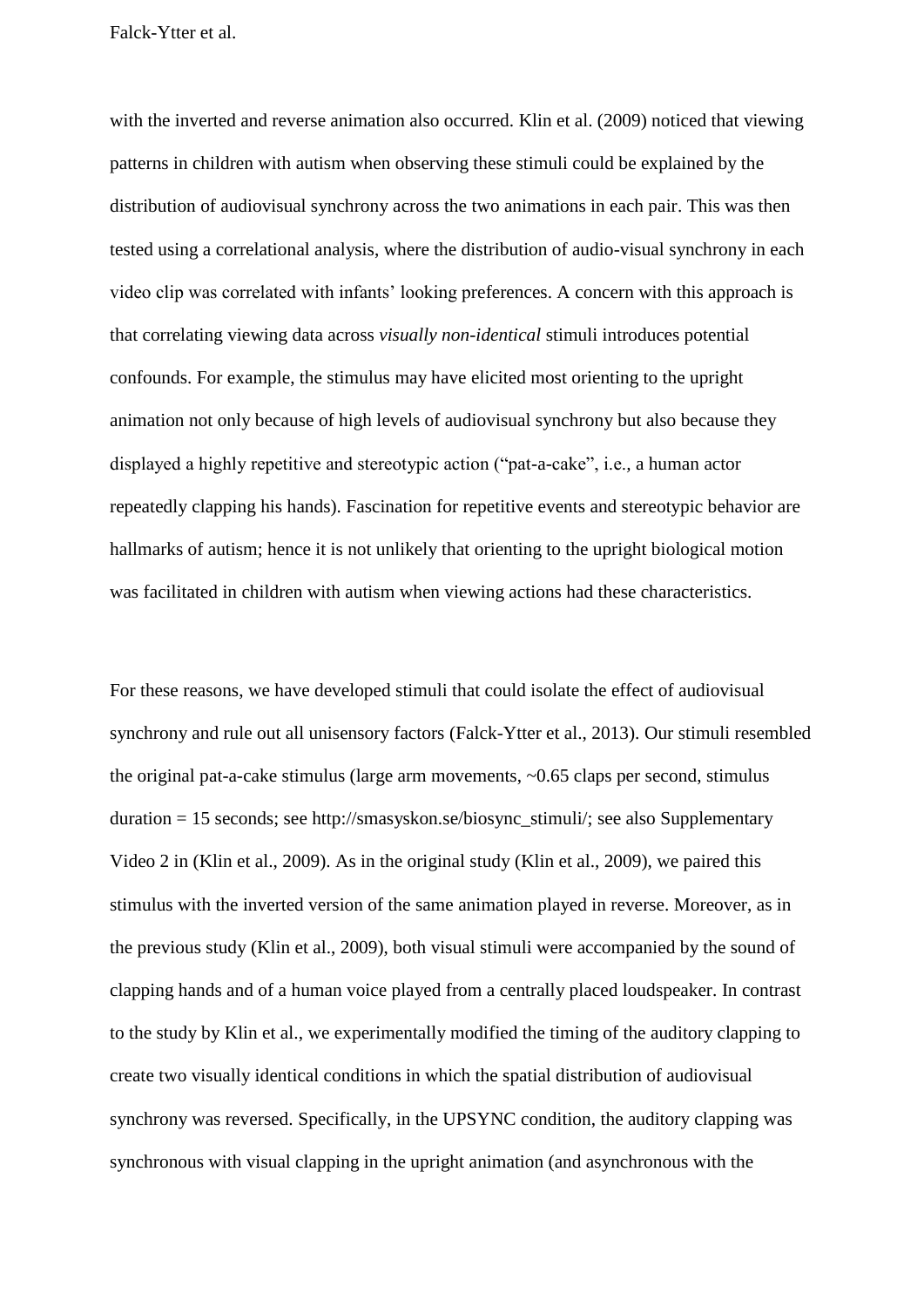clapping in the inverted/reversed animation). This condition is similar to the one used by Klin et al. Conversely, in the INVSYNC condition, the auditory clapping was made synchronous with visual clapping in the inverted/reversed animation. If children with autism indeed orient to audiovisual synchrony as concluded by the authors of the original study (Klin et al., 2009), they should change their preference between the upright and the inverted stimulus as the audio becomes synchronous with one or the other.

When developing the stimuli, we chose a 15-s period from a motion-capture recording (Qualisys, Göteborg, Sweden) which resulted in clearly asynchronous visual clapping between the two animations when one was played backward in time (Falck-Ytter et al., 2011). Since the clapping was one of the main sources of audio stimulation, this maximized the difference in AVS between the upright and inverted stimuli, in both conditions. Examples of the INVSYNC and UPSYNC stimuli are here: http://smasyskon.se/biosync\_stimuli/). As can be heard, the soundtrack of the human voice remained unchanged in the two conditions, only the timing of the auditory clapping was changed.

The study also included a third control condition, labelled BIOMOTION, in which the upright and inverted animations used in the UPSYNC/INVSYNC conditions were played forward in time. This caused the magnitude of change in visual motion, and consequently also audiovisual synchrony, to be identical on both sides in each frame of the video. To broadly match the other conditions, the BIOMOTION stimuli included a human voice recording and non-social sounds (no clapping). The purpose of this condition was to be able to test if the groups responded differently to the biological motion present in the other two conditions.

Infants saw four trials of each the UPSYNC and INVSYNC conditions, and eight trials of the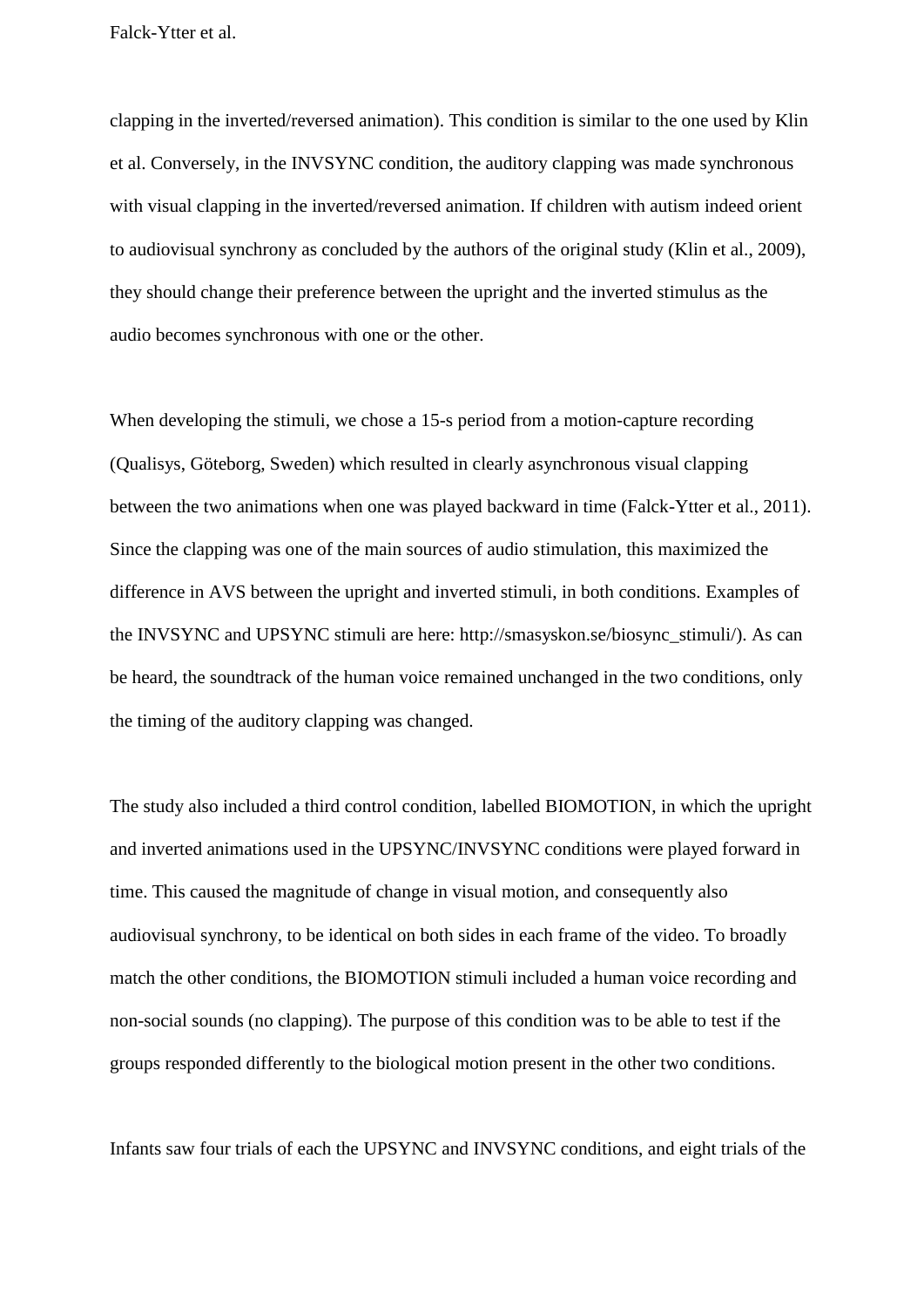BIOMOTION condition, with left–right counterbalancing of the stimuli. The order of the stimuli (UPSYNC, INVSYNC, BIOMOTION) was randomized.

### *Statistical analyses*

We excluded trials missing more than 50% (7.5 s) of the eye tracking samples, and we excluded infants that did not contribute at least two trials in both the UPSYNC and INVSYNC conditions. This resulted in two infants being excluded in the autism group, eight in the high-risk group without autism and three in the low-risk control group. After this step, there was no significant difference between groups in terms of number of trials included in either condition. We also excluded one participant due to being low-risk control but fulfilling DSM-5 autism spectrum disorder criteria at 3 years. Thus, in total, 14 participants with eye tracking data and outcome data were excluded from the analysis. All participants had at least 2 valid trials in the BIOMOTION condition and the number of trials did not differ between groups.

We were primarily interested in the degree to which infants differentiated between the two experimental conditions, UPSYNC and INVSYNC. Thus, our main dependent measure (**Figure 2**) was a difference score: Preferential looking (%) to the upright animation in the UPSYNC *minus* preferential looking (%) to the upright animation in the INVSYNC condition. The preferential looking data from each condition is reported in **Table 2**. Assuming an effect size identical to the one observed in our earlier study (Falck-Ytter et al., 2013), we had 77% power to detect a difference between the two high risk groups (directional hypothesis).

Visual inspection as well as analyses of the looking data distributions indicated no deviation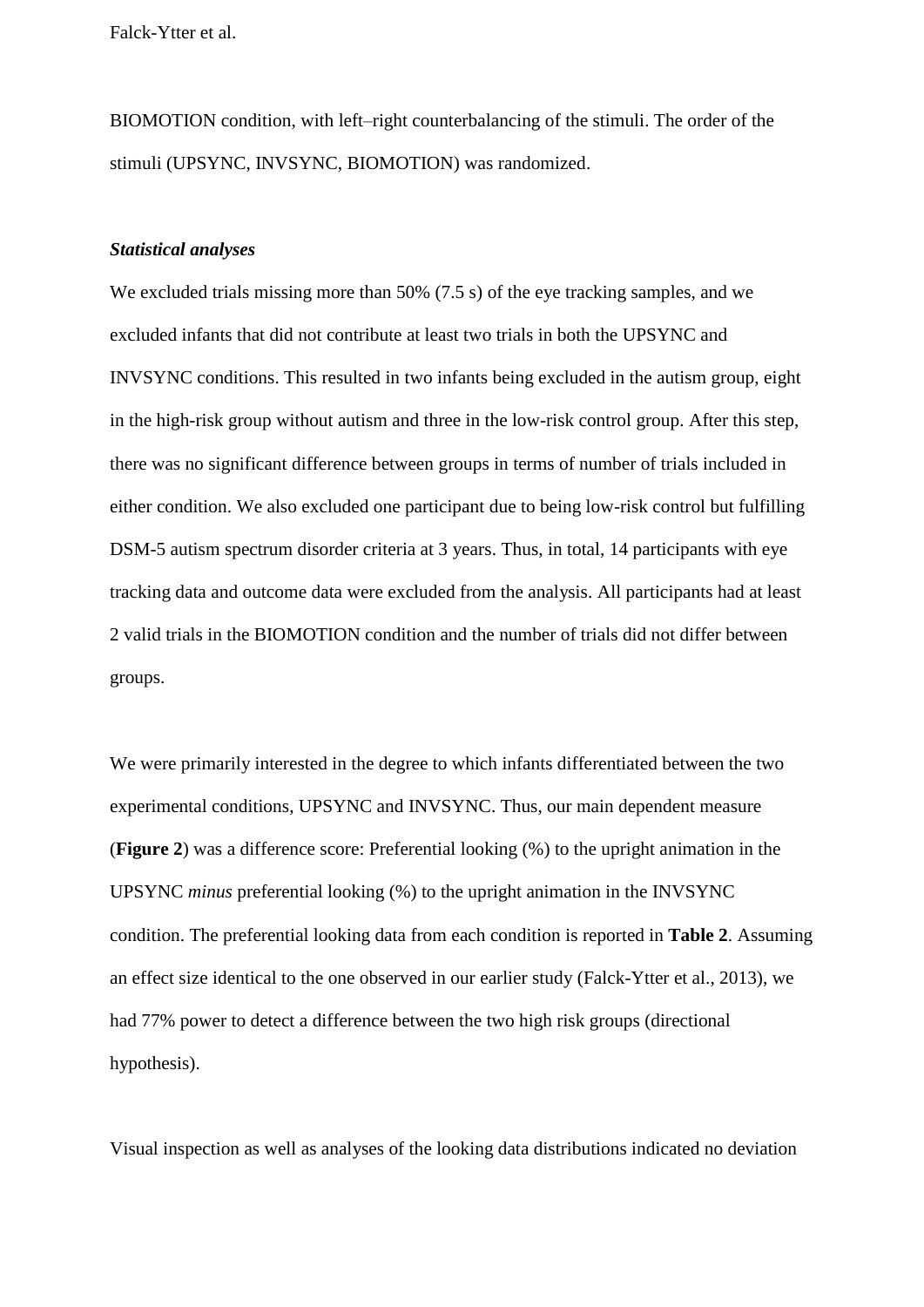from normality (assessed using the Shapiro-Wilk test; all *Ps>*.10) and homogeneity of variance (assessed using the Levene's test; both *Ps>*.1). Moreover, there were no statistical outliers. Therefore, eye tracking data were analyzed with parametric statistical tests with twotailed probabilities ( $\alpha$ =.05), unless otherwise specified.

Neither the overall looking time to the screen (*F*(2,44)=.212, *P*>.25; **Table 2**) nor the amount of looking time in the Area of Interests (AOIs) differed between groups (virtually all data [97%] fell within the AOIs in all groups; hence no inferential statistic is provided for this measure; for definition of AOIs see **Figure 3**). **Figure 3** indicates homogenous performance across groups, in terms of general spatial allocation of gaze**.**

#### (table 2 about here)

#### **Results**

As hypothesized, the three groups differed significantly in terms of how much the manipulation of audiovisual synchrony affected their preference for the upright animation in the pair (*F*(2,44)=4.81, *P=*.013; **Figure 2**). Furthermore, follow-up analyses (Bonferroni post hoc tests) showed that the autism group differentiated significantly less between the conditions, both when compared to the high risk group without autism (*P*<.032, *d*=1.05) and the low risk controls  $(P<.022; d=.96)$ . Both of the two latter groups oriented to audiovisual synchrony (*P*<.001 and *P*=.01, respectively), while the infants with later autism failed to differentiate between the two experimental conditions (*P*>.25). **Table 2** presents looking preference for the upright animation across all groups and conditions; **Figure 3** shows the same data represented as heatmaps superimposed on the stimuli.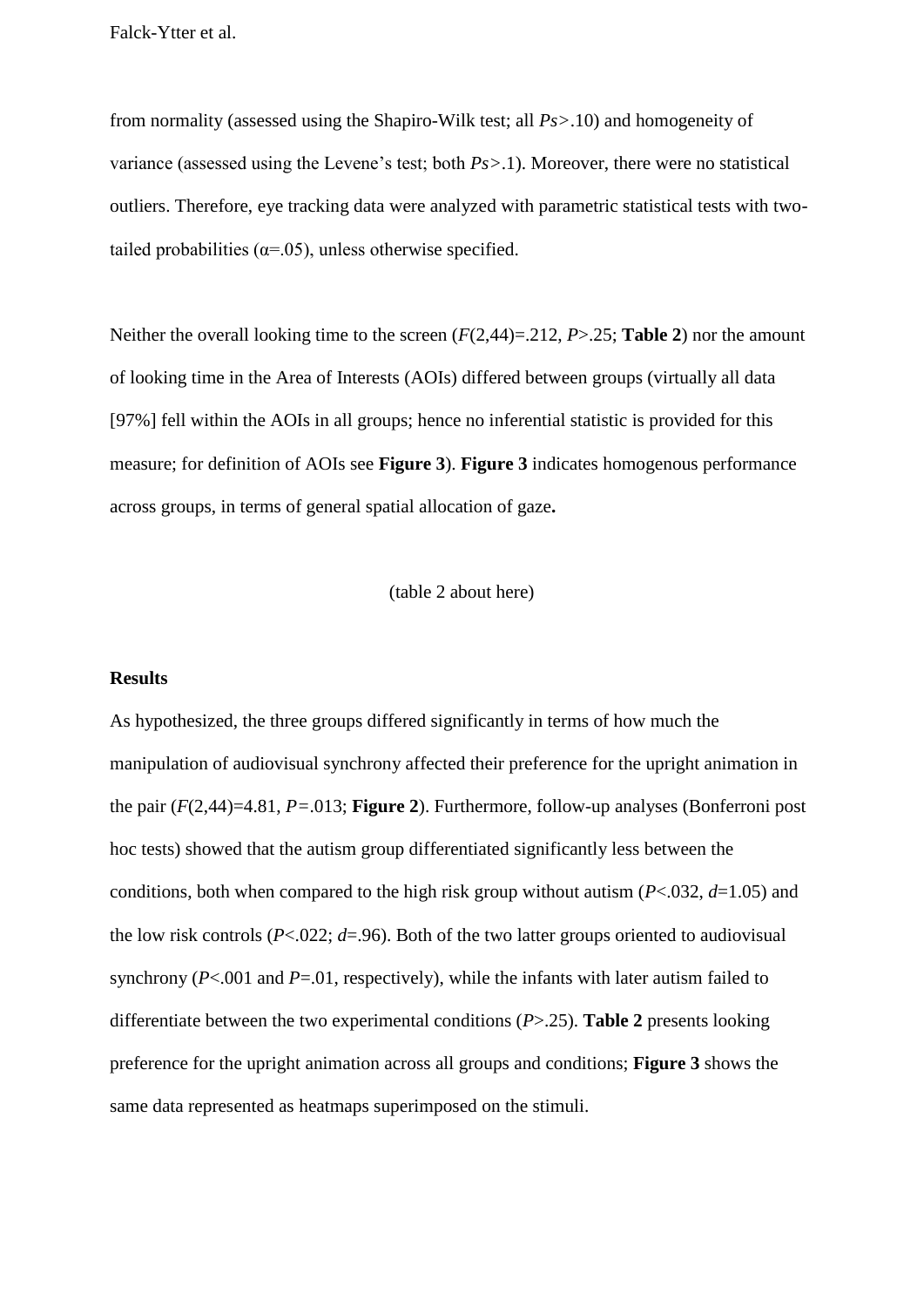#### (Figure 2 about here)

Because audiovisual synchrony was expressed within biological motion in the two experimental conditions, we wanted to check whether the groups may have reacted differently to the biological motion *per se*. However, we found no indication that the groups differed in terms of preference for the upright animation in the BIOMOTION stimuli  $(F(2,44)=0.142)$ , *P*>.25; autism: 52% [sd=10%], control groups: 52% [sd=8%] and 53% [sd=8%], respectively; see also **Table 2**). These negative findings should, however, be interpreted with caution given that we had only 64-70% power to detect large effect sizes (0.8) for specific group comparisons (one-tailed, based on the hypothesis that biological motion preference, if anything, should be reduced in autism; Klin et al., 2009). Nevertheless, the data from the BIOMOTION control condition suggest that that the main results (**Figure 2**) are not attributable to differential responding to the visual information in the stimuli *per se*. As expected, overall the infants in the study showed a significant preference for the upright animation in the BIOMOTION condition  $(t(46)=2.01, P=.047)$ , one sample t-test,  $d=.29$ ).

Autism primarily affects males, but our autism group included a relatively high proportion of female infants (**Table 1**). Although we have no a priori reason to expect the girls in the sample drove our results, it would be a problem for the generalizability of our results to the general autism population, if that was the case. In order to investigate this issue, we checked if the main results (**Figure 2**) still hold if girls were excluded from analysis, keeping in mind that this results in a much smaller sample size. Indeed, the magnitude of difference in looking time between the two conditions (UPSYNC, INVSYNC) remained significantly different between the three groups (*F*(2,20)=5.707, *P*=.011). Planned comparisons showed that boys with later autism differentiated less between the conditions both compared with boys in the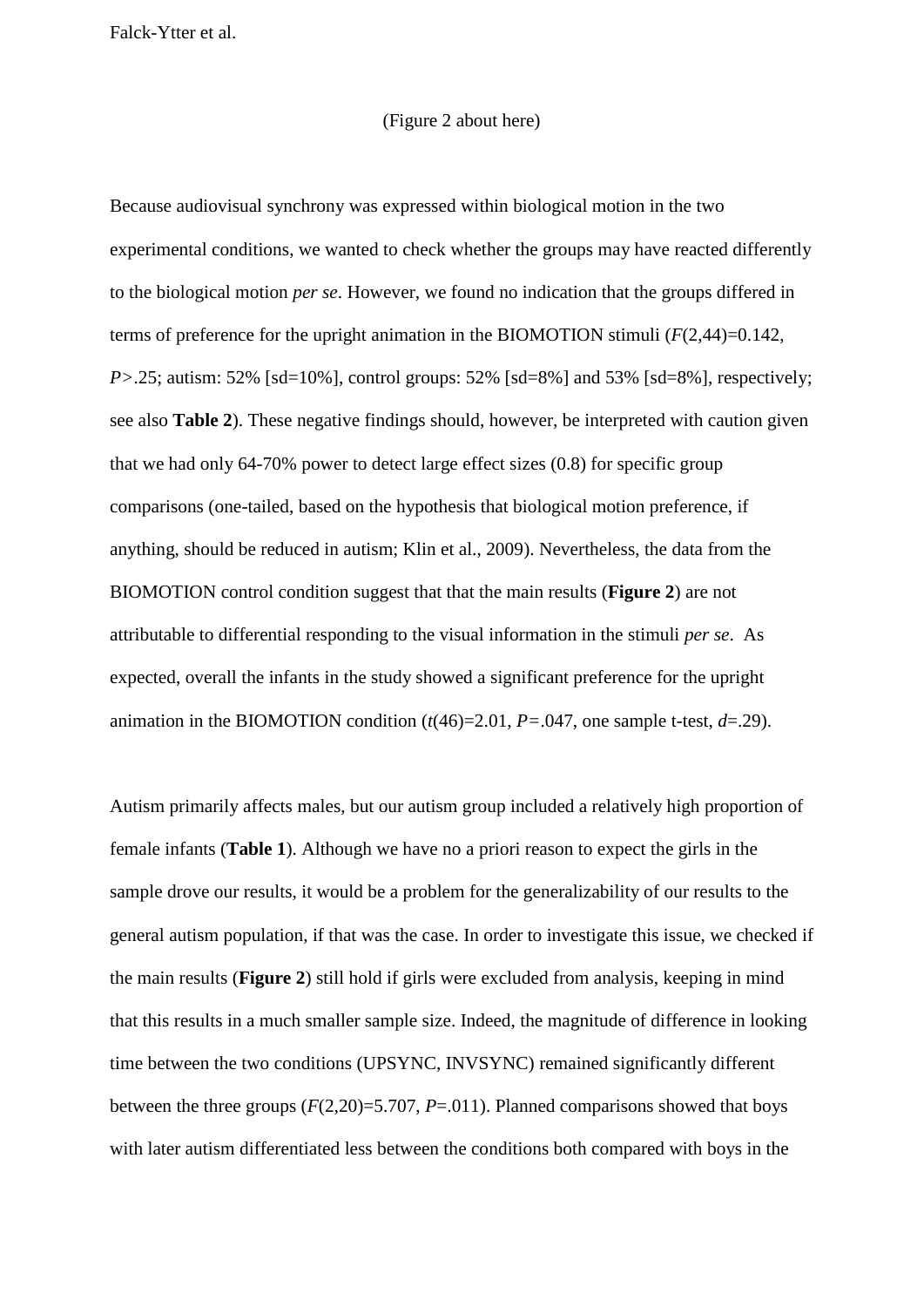high risk group without autism (*P*=.025, *d*=1.49) and with boys in the typical control group (*P*=.004, *d*=1.54). The direction of differences were the same for girls, but not significant. This shows that the main result (**Figure 2**) is not attributable to the relatively high proportion of girls in our sample.

#### (Figure 3 about here)

### **Discussion**

As predicted, we found that the infant siblings who later received an autism diagnosis were quantifiably less inclined to orient to audiovisual synchrony when expressed in point light displays of biological motion compared to two groups of infants who did not fulfill criteria for autism at follow up. Thus, the finding from the current longitudinal study of infants at risk does not support the view that excessive orienting to audiovisual synchrony in social contexts plays an important role in shaping the developmental trajectory in infants at risk for autism, as was suggested earlier. Specifically, based on their findings, Klin et al. (2009) concluded that "By two-years-of-age, […] children [with autism] are on a substantially different developmental course, having learned already from a world in which the physical contingencies of coincident light and sound are quantifiably more salient than the rich social information imparted by biological motion." (p 260). Rather, if anything, the current study suggests that *reduced* orienting to synchrony could be play a role in the early development of this group. More generally, our result is consistent with the idea that infants with later autism may process multisensory information less efficiently than infants who do not go on to develop autism (Bahrick, 2010; Brandwein et al., 2012; Falck-Ytter et al., 2013; Gogolla et al., 2014). From a theoretical point of view, it will be important to study the relation between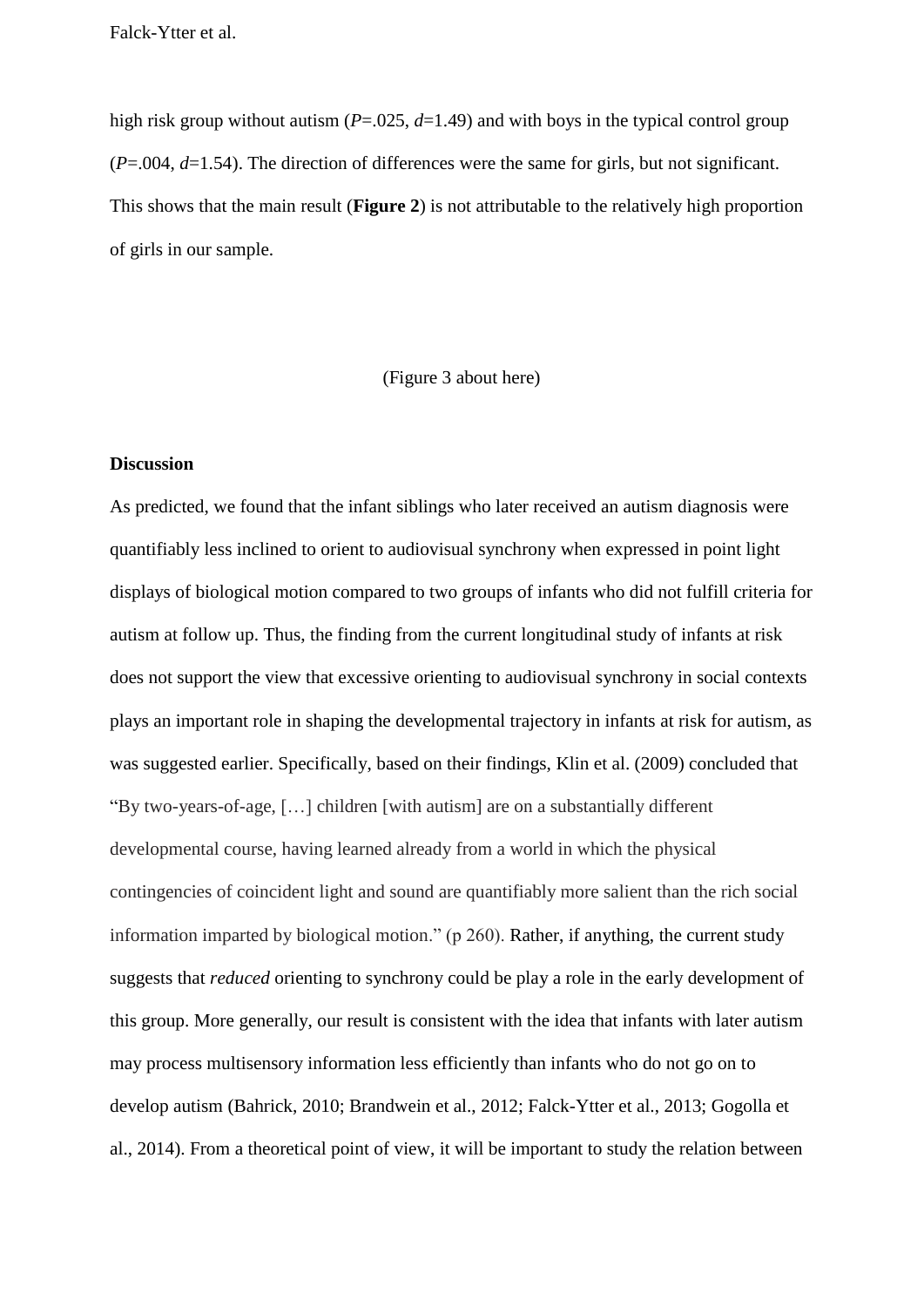multisensory processing and brain connectivity (Emerson et al., 2017; Wolff et al., 2012), as well as how it relates to excitation-inhibition imbalance in developing brain networks in humans (Gogolla et al., 2014; Hattori et al., 2017). More insight into multisensory processing difficulties in autism could also have practical implications in the longer run, particularly in light of recent evidence that very brief training leads to lasting improved audiosvisual temporal processing in adults (Powers, Hillock, & Wallace, 2009).

Given that the groups performed similarly in terms of their preference for the upright animation in the BIOMOTION control condition, the reduced orienting to audiovisual synchrony seen in the autism group cannot be explained by atypical orienting to the biological motion information in these particular stimuli. Descriptively, across all three conditions, a similar viewing preference for the upright animation was observed in the autism group (**Table 2**). Although the result tentatively speaks against the hypothesis that reduced orienting to biological motion is an important factor in the emergence of autism (Falck-Ytter et al., 2013; Klin et al., 2009), more studies are needed to evaluate this issue. Although the preference for the biological motion stimulus was significant in the total sample, the magnitude of this effect was small. Previous research has shown age-related changes in preference for biological motion in infancy (Fox & McDaniel, 1982). Moreover, the magnitude of infants' preference for biological motion in the paired-visual preference paradigm is likely to depend on the particular stimuli characteristics, and generalization from one stimulus to another may not be straightforward. This motivates systematic longitudinal studies assessing biological motion processing in different contexts, and using brain as well as behavioral measures.

Given that the results of the current and our previous reports differ substantially from the results of the Klin et al. (2009) study, a more detailed analysis of this discrepancy is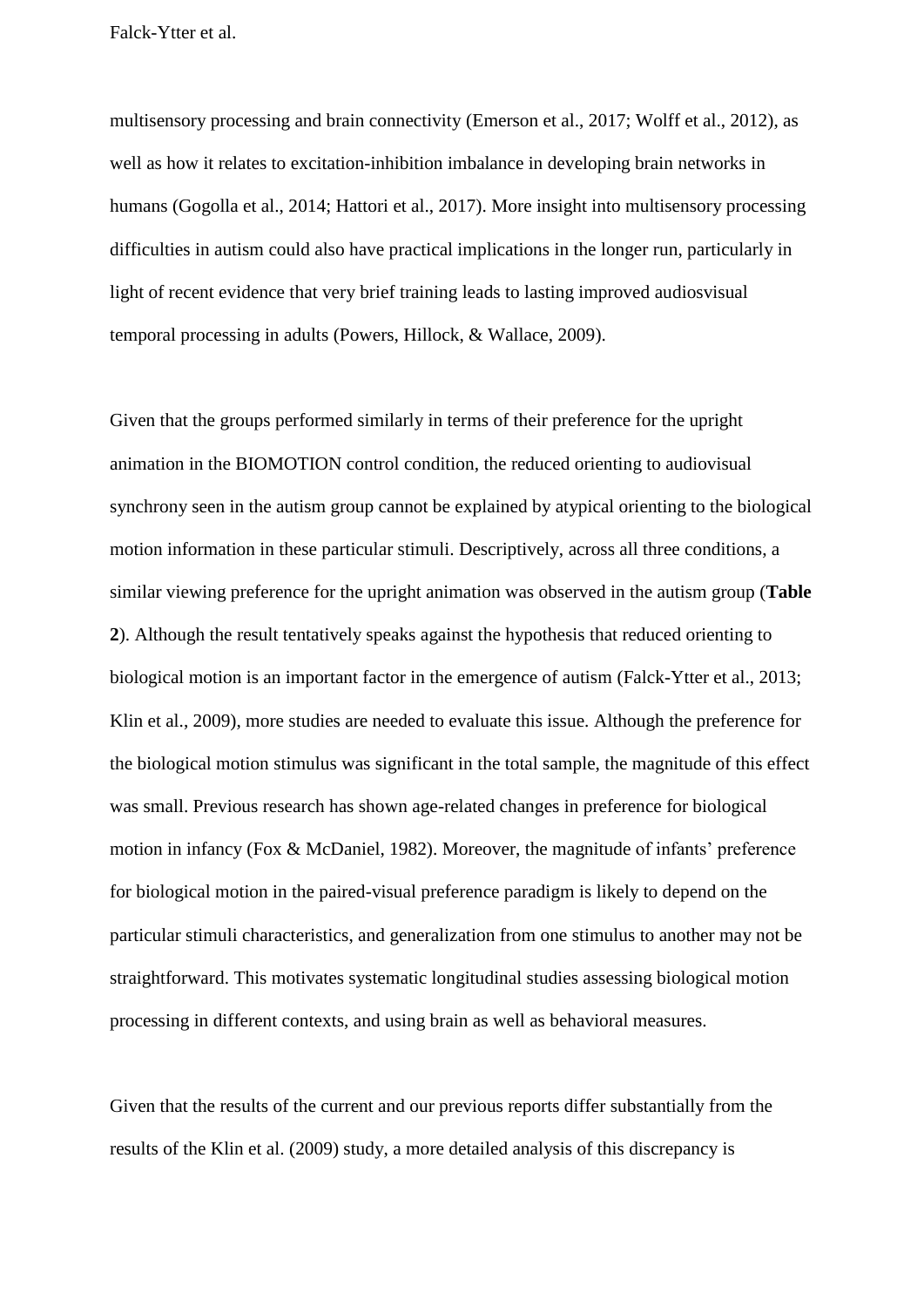warranted. First, as we have argued above (see Introduction and Methods), due to the correlational design of their study, Klin et al. were not able to rule out potential unisensory confounds, such as the presence of highly repetitive movement in the stimulus that elicits the strongest preference in the autism group. While our studies, both the current and the previous one (Falck-Ytter et al., 2013), fail to support the general conclusion by Klin et al., it is important to note that our studies are not direct replication attempts, but rather attempts to address the conceptual questions with improved methodology. This leads to the next important point: Do our experimental conditions represent a valid conceptual replication of the earlier work? To address this, it is necessary to consider the UPSYNC and INVSYNC conditions in more detail. The UPSYNC condition in the current study was very similar to the stimulus in the original report by Klin et al. (2009) that caused the strongest preference for audiovisual synchrony in their autism group. Indeed, we replicate the earlier results for this particular condition in the sense that the performance of the autism group and the low-risk control group was not significantly different. The INVSYNC condition (for an illustration, see http://smasyskon.se/biosync\_stimuli/) on the other hand, was the result of our experimental manipulation and had no analogy in the earlier study (audiovisual synchrony was not selectively manipulated in their study; the soundtrack was always the one naturally accompanying the upright animation). One potential criticism could therefore be that our INVSYNC condition was unnatural, because we manipulated the audio track so that the sound of the clapping was out of synchrony with the visual clapping in the upright animation and in synchrony with the inverted and reversed animation. However, as shown in Figure 3 in the original study (Klin et al., 2009), the proposed model for how audiovisual synchrony affected viewing in autism did not distinguish between audiovisual synchrony expressed in the upright ("natural") or the inverted/reversed ("unnatural") animation. The audiovisual synchrony in the inverted animation in the original study occurred entirely by chance alignment of the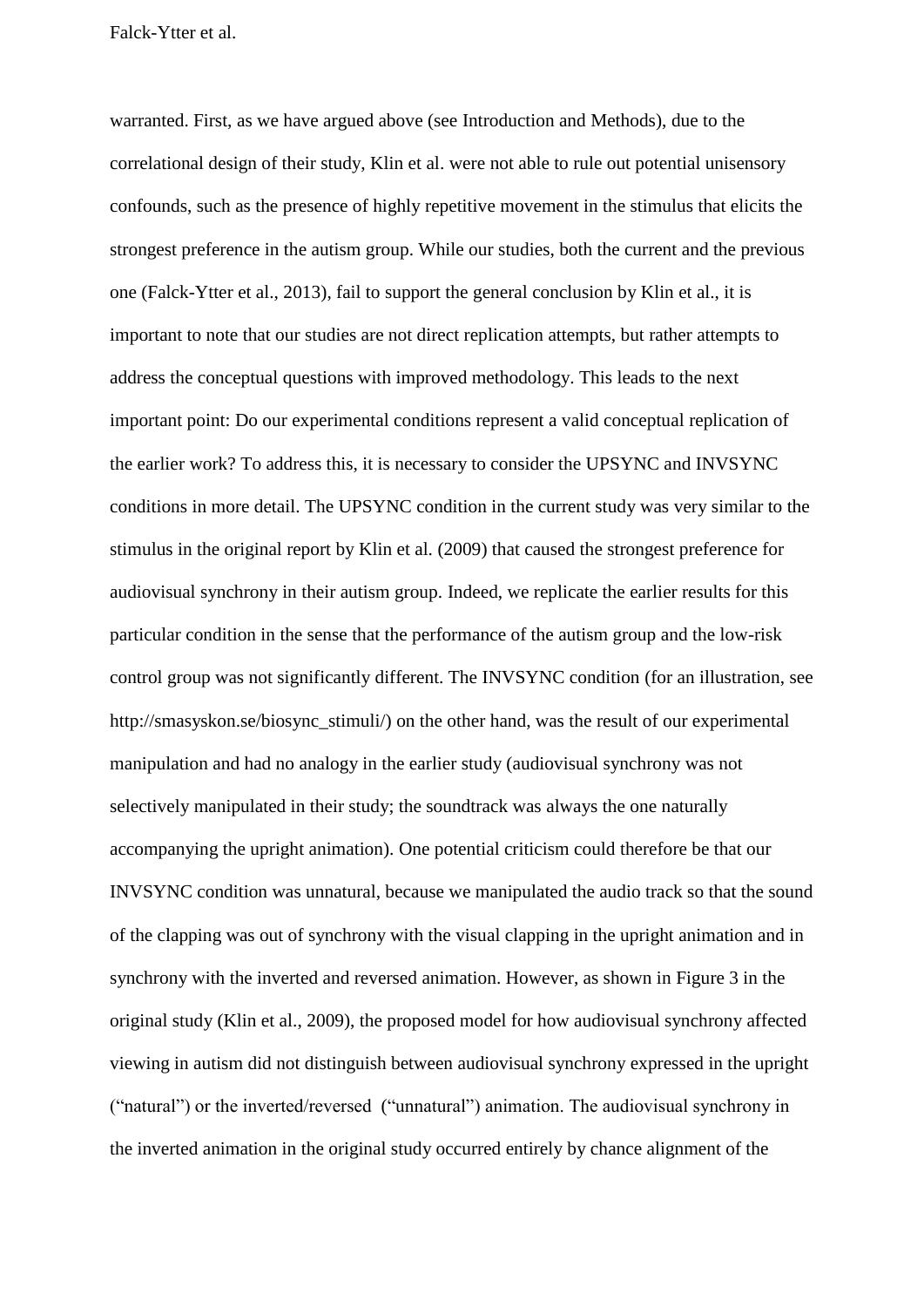audio signal (played forward) and the visual animation (played backward), hence the audiovisual synchrony from this animation was clearly not natural in any sense. For some of the clips used in that study (see e.g. Fig 3h and Figure 3 in (Klin et al., 2009), a large percentage of the audiovisual synchrony was expressed in the inverted/reversed animation, and this synchrony was taken into account to predict looking preference. Thus, an argument stating that the current INVSYNC condition included unnatural audiovisual synchrony would equally apply to our study and to Klin et al. Second, it is possible that the discrepancy between studies is due to age differences (or other differences in sample characteristics), as we have studied 3-year-olds and 10-month-olds with (later) autism, while Klin et al. studied 2-year-olds. Previous "infant sibs" studies have described developmental changes in the manifestation of various autism antecedents, mainly occurring within the first two years of age (e.g. Jones & Klin, 2013; Wolff et al., 2012), but not yet a double reversal as would be the case if we need to accommodate both our findings and those from Klin et al.

Several limitations of the current study should be mentioned. First, the study was designed to test a specific hypothesis about infants' preference for audiovisual synchrony within biological motion– and follow up studies are needed to clarify underlying processes as well as the generalizability of the group differences to other contexts. Second, as the current groups were relatively small, independent replication is important. Sample size is a general issue in sibling studies, and our sample size is in line with several previous reports (e.g., Elsabbagh et al., 2012; Jones & Klin, 2013). The main result (**Figure 2**) in our study was based on a directional hypothesis which we had reasonable power to detect. As noted above, whether the negative findings will generalize is more questionable, and this needs to be addressed in future work. Third, clinicians were not unaware of risk group, which may have biased diagnostic outcome determination. Importantly, however, the clinicians were unaware of eye tracking results; hence this bias cannot explain the observed difference within the high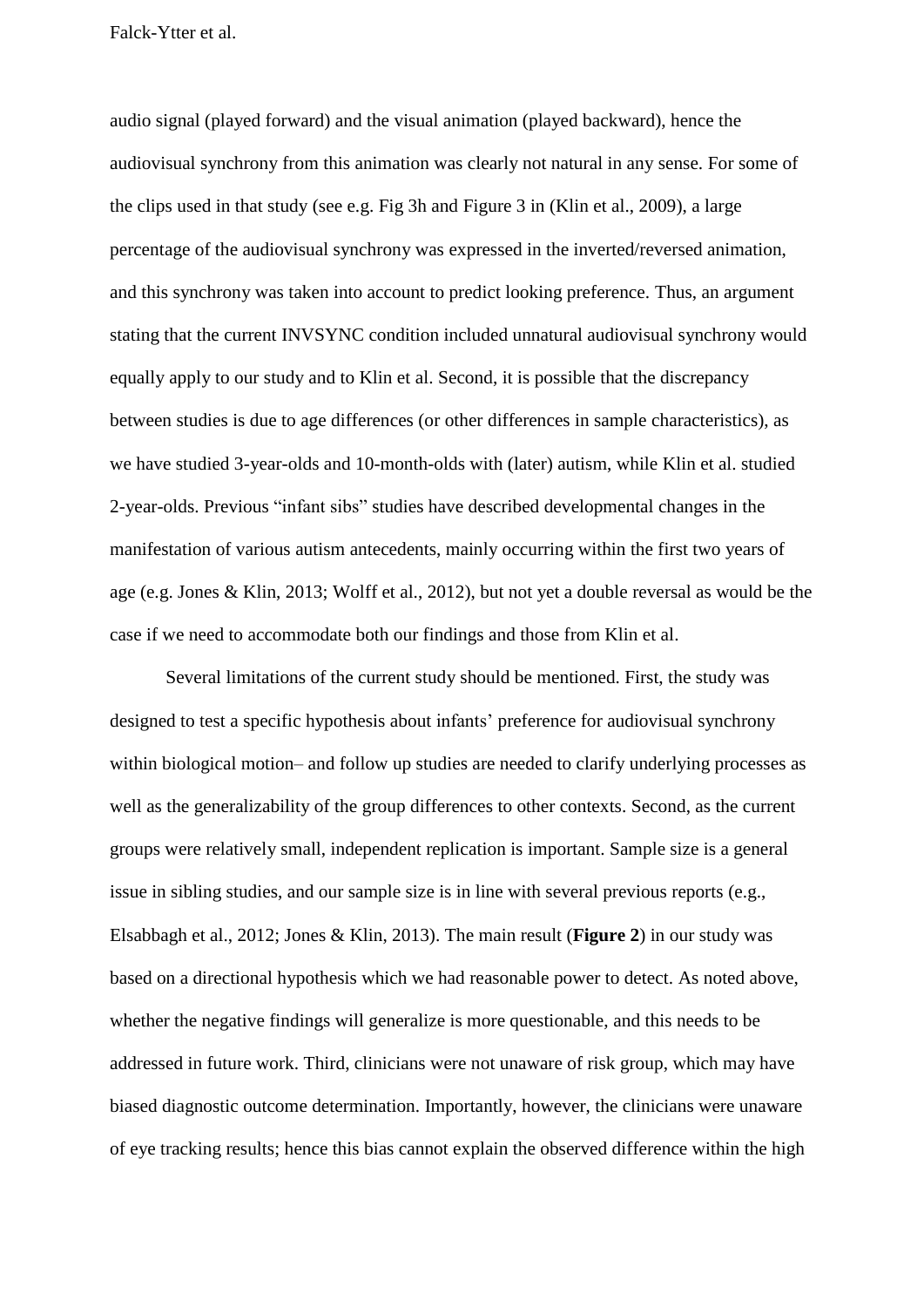risk group (**Figure 2**). Finally, there was a higher than expected rate of autism outcomes (34%) in this high-risk group, as well as an unexpectedly high proportion of females in the autism group (38% versus the typical rate of 20%). The fact that we find that the results replicate when boys only are considered, indicates that the main result nevertheless would generalize to the typical autism population (consisting mainly of boys).

#### **Conclusion**

In sum, our findings suggest that infants with typical development, but not infants with later autism, orient to audiovisual synchrony within biological motion. This conclusion is opposite to the one drawn in the study of two-year-olds (Klin et al., 2009), but in line with our earlier studies of three-year-olds with autism using the current experimental paradigm (Falck-Ytter et al., 2013). The finding that typically developing infants orient to audiovisual synchrony is in line with a large literature on the adaptive value of orienting to multisensory information in typical development (Bahrick et al., 2004). The current results support domain general ("nonsocial") accounts of autism (Elsabbagh & Johnson, 2016; Hazlett et al., 2017) and the poor multisensory processing hypothesis more specifically (Balz et al., 2016; Brandwein et al., 2012; Gogolla et al., 2014; Stevenson et al., 2014). The findings, particularly if they generalize to multisensory processing more broadly, could have far-reaching consequences for our understanding of early developmental pathways in autism, and potential implications for early intervention (Powers et al., 2009). Our findings also highlight the need for independent replication of results in the "early autism" field.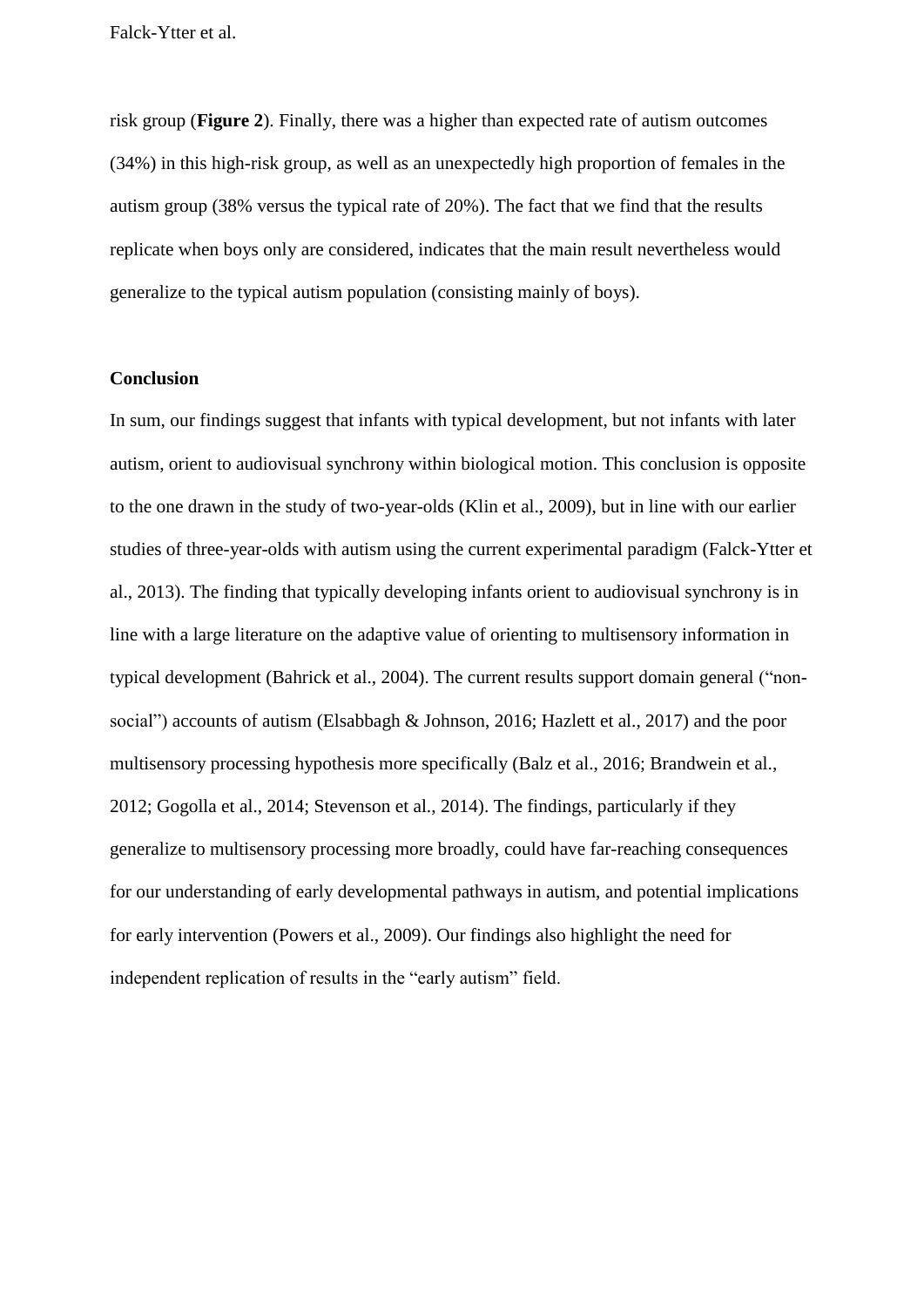# **Key Points**

- Multisensory processing difficulties has been found in individuals diagnosed with autism
- No study has investigated whether such atypicalities could play a role in the early development of the disorder
- We find reduced orienting to audiovisual synchrony in infants who later receive an autism diagnosis
- This finding supports the view that autism is linked to atypical multisensory processing early in life
- This result has potential implications for early detection and intervention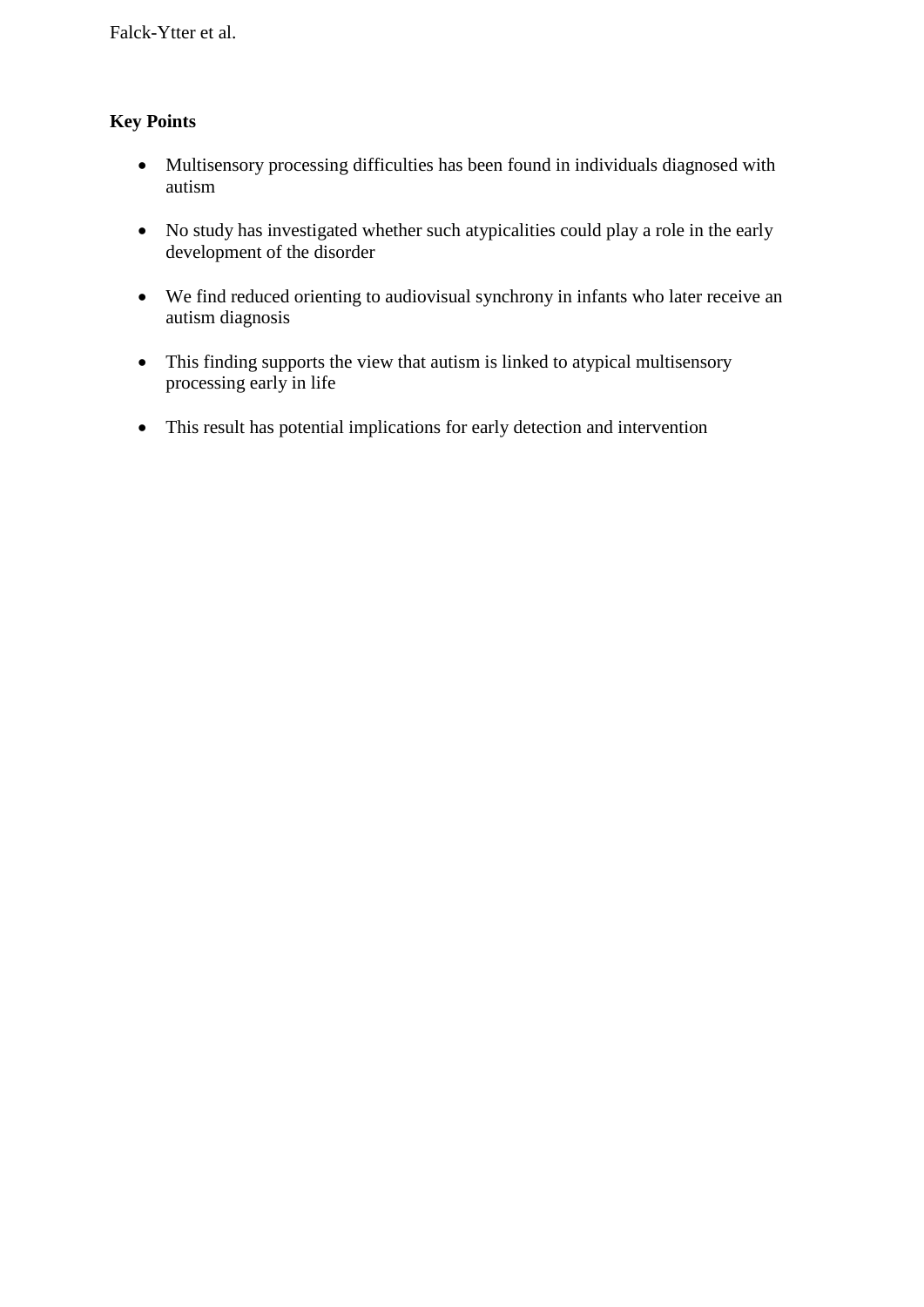## **Acknowledgements**

The EASE team includes: Sheila Achermann; Linn Andersson Konke; Karin Brocki; Elodie Cauvet; Martina Hedenius, Johan Lundin Kleberg; Elisabeth Nilsson Jobs, Emilia Thorup. This study was supported by seed funding from Uppsala University (TFY), Stiftelsen Riksbankens Jubileumsfond (P12-0270:1; NHS14-1802:1; Pro Futura Scientia [in collaboration with the Swedish Collegium for Advanced Study, SCAS]), the Swedish Research Council (2015–03670; 523-2009-7054), EU (MSC ITN 642996), the Strategic Research Area Neuroscience at Karolinska Institutet (StratNeuro), as well as from the Swedish Research Council for Health, Working Life and Welfare in collaboration with Swedish Research Council, FORMAS and VINNOVA (259-2012-24). TG is funded by the Medical Research Council Program Grant G0701484. The research leading to these results has received support from the Innovative Medicines Initiative Joint Undertaking under grant agreement n° 115300, resources of which are composed of financial contribution from the European Union's Seventh Framework Programme (FP7/2007 - 2013) and EFPIA companies' in kind contribution.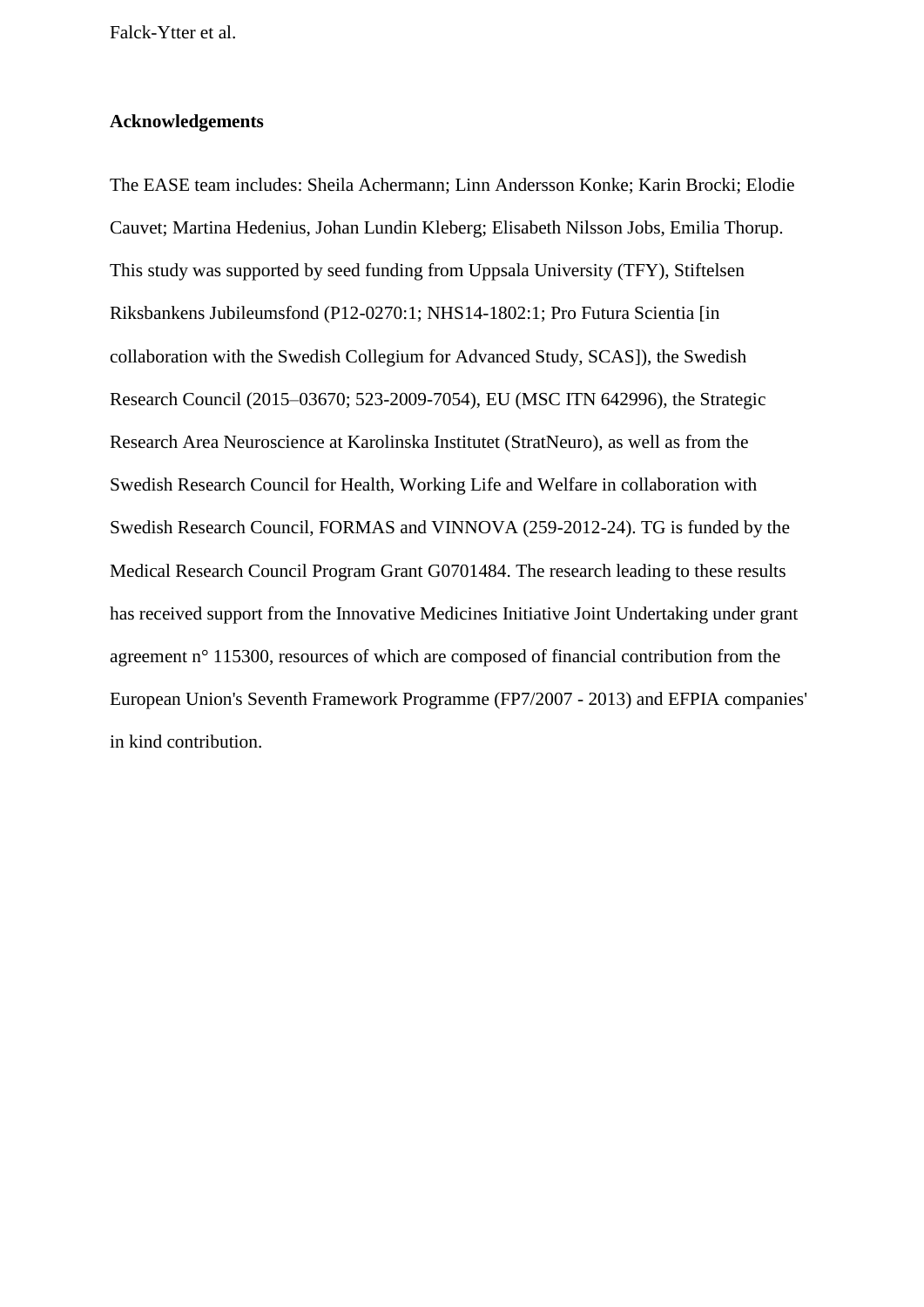# **Correspondence to:**

Dr Terje Falck-Ytter

Department of Psychology Box 1225, 751 42 Uppsala Uppsala University Sweden

Phone: +46 (0) 70 4581475 Email: [terje.falck-ytter@psyk.uu.se](mailto:terje.falck-ytter@psyk.uu.se)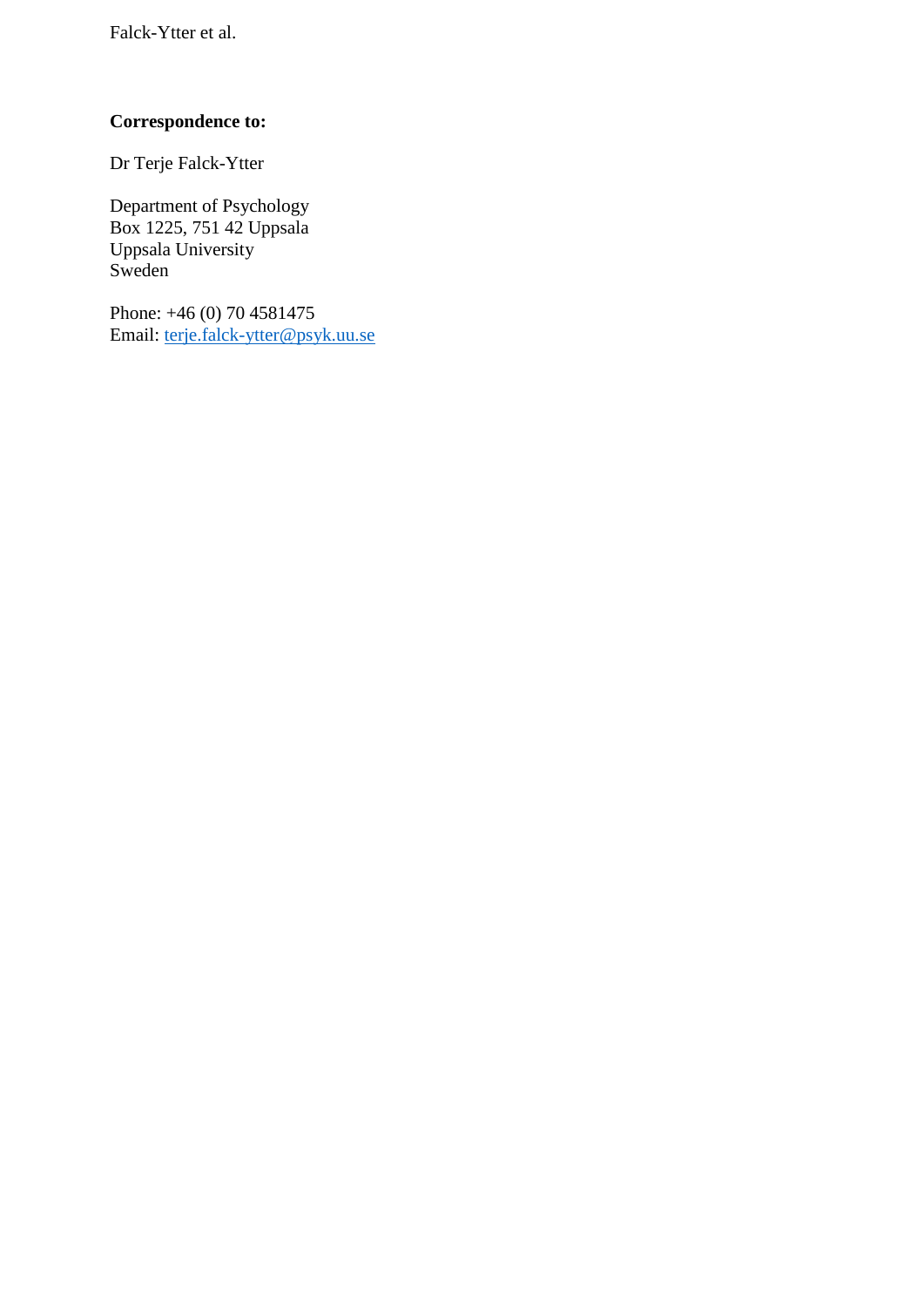#### **References**

- Bahrick, L. E. (2010). Intermodal perception and selective attention to intersensory redundancy: Implications for typical social development and autism. In J. G. Bremner & T. D. Wachs (Eds.), *Blackwell handbook of infant development*: Wiley-Blackwell.
- Bahrick, L. E., Liekliter, R., & Flom, R. (2004). Intersensory redundancy guides the development of selective attention, perception, and cognition in infancy. *Current Directions In Psychological Science, 13*(3), 99-102.
- Balz, J., Keil, J., Romero, Y. R., Mekle, R., Schubert, F., Aydin, S., . . . Senkowski, D. (2016). GABA concentration in superior temporal sulcus predicts gamma power and perception in the sound-induced flash illusion. *Neuroimage, 125*, 724-730.
- Booth, A. E., Pinto, J., & Bertenthal, B. I. (2002). Perception of the symmetrical patterning of human gait by infants. *Developmental Psychology, 38*(4), 554.
- Brandwein, A. B., Foxe, J. J., Butler, J. S., Russo, N. N., Altschuler, T. S., Gomes, H., & Molholm, S. (2012). The development of multisensory integration in high-functioning autism: high-density electrical mapping and psychophysical measures reveal impairments in the processing of audiovisual inputs. *Cerebral Cortex*, bhs109.
- Elsabbagh, M., Fernandes, J., Webb, S. J., Dawson, G., Charman, T., Johnson, M. H., & British Autism Study Infant, S. (2013). Disengagement of Visual Attention in Infancy is Associated with Emerging Autism in Toddlerhood. *Biological Psychiatry, 74*(3), 189-194. doi:10.1016/j.biopsych.2012.11.030
- Elsabbagh, M., & Johnson, M. H. (2016). Autism and the social brain: the first year puzzle. *Biological Psychiatry*.
- Elsabbagh, M., Mercure, E., Hudry, K., Chandler, S., Pasco, G., Charman, T., . . . Team, B. (2012). Infant Neural Sensitivity to Dynamic Eye Gaze Is Associated with Later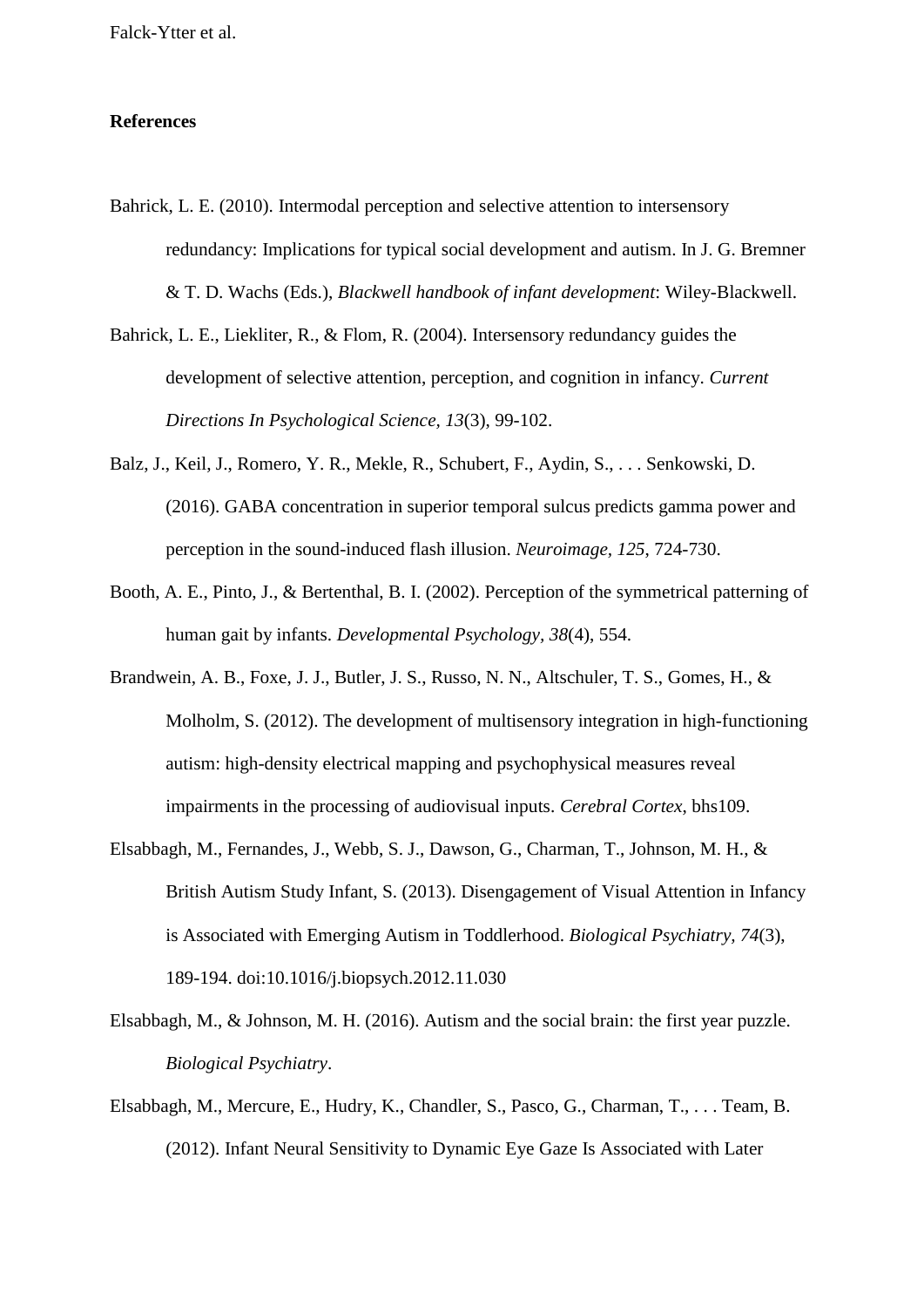Emerging Autism. *Current Biology, 22*(4), 338-342. doi:10.1016/j.cub.2011.12.056

- Emerson, R. W., Adams, C., Nishino, T., Hazlett, H. C., Wolff, J. J., Zwaigenbaum, L., ... Piven, J. (2017). Functional neuroimaging of high-risk 6-month-old infants predicts a diagnosis of autism at 24 months of age. *Science Translational Medicine, 9*(393). doi:10.1126/scitranslmed.aag2882
- Falck-Ytter, T., Bakker, M., & von Hofsten, C. (2011). Human infants orient to biological motion rather than audiovisual synchrony. *Neuropsychologia, 49*(7), 2131-2135.
- Falck-Ytter, T., Rehnberg, E., & Bölte, S. (2013). Lack of Visual Orienting to Biological Motion and Audiovisual Synchrony in 3-Year-Olds with Autism. *Plos One, 8*(7). doi:e6881610.1371/journal.pone.0068816
- Fox, R., & McDaniel, C. (1982). The Perception Of Biological Motion By Human Infants. *Science, 218*(4571), 486-487.
- Gogolla, N., Takesian, Anne E., Feng, G., Fagiolini, M., & Hensch, Takao K. (2014). Sensory Integration in Mouse Insular Cortex Reflects GABA Circuit Maturation. *Neuron, 83*(4), 894-905. doi:10.1016/j.neuron.2014.06.033
- Hattori, R., Südhof, T. C., Yamakawa, K., & Hensch, T. K. (2017). Enhanced cross-modal activation of sensory cortex in mouse models of autism. *bioRxiv*. doi:10.1101/150839
- Hazlett, H. C., Gu, H., Munsell, B. C., Kim, S. H., Styner, M., Wolff, J. J., . . . Botteron, K. N. (2017). Early brain development in infants at high risk for autism spectrum disorder. *Nature, 542*(7641), 348-351.
- Jones, W., & Klin, A. (2013). Attention to eyes is present but in decline in 2-6-month-old infants later diagnosed with autism. *Nature, 504*(7480), 427-+. doi:10.1038/nature12715
- Klin, A., Lin, D. J., Gorrindo, P., Ramsay, G., & Jones, W. (2009). Two-year-olds with autism orient to non-social contingencies rather than biological motion. *Nature,*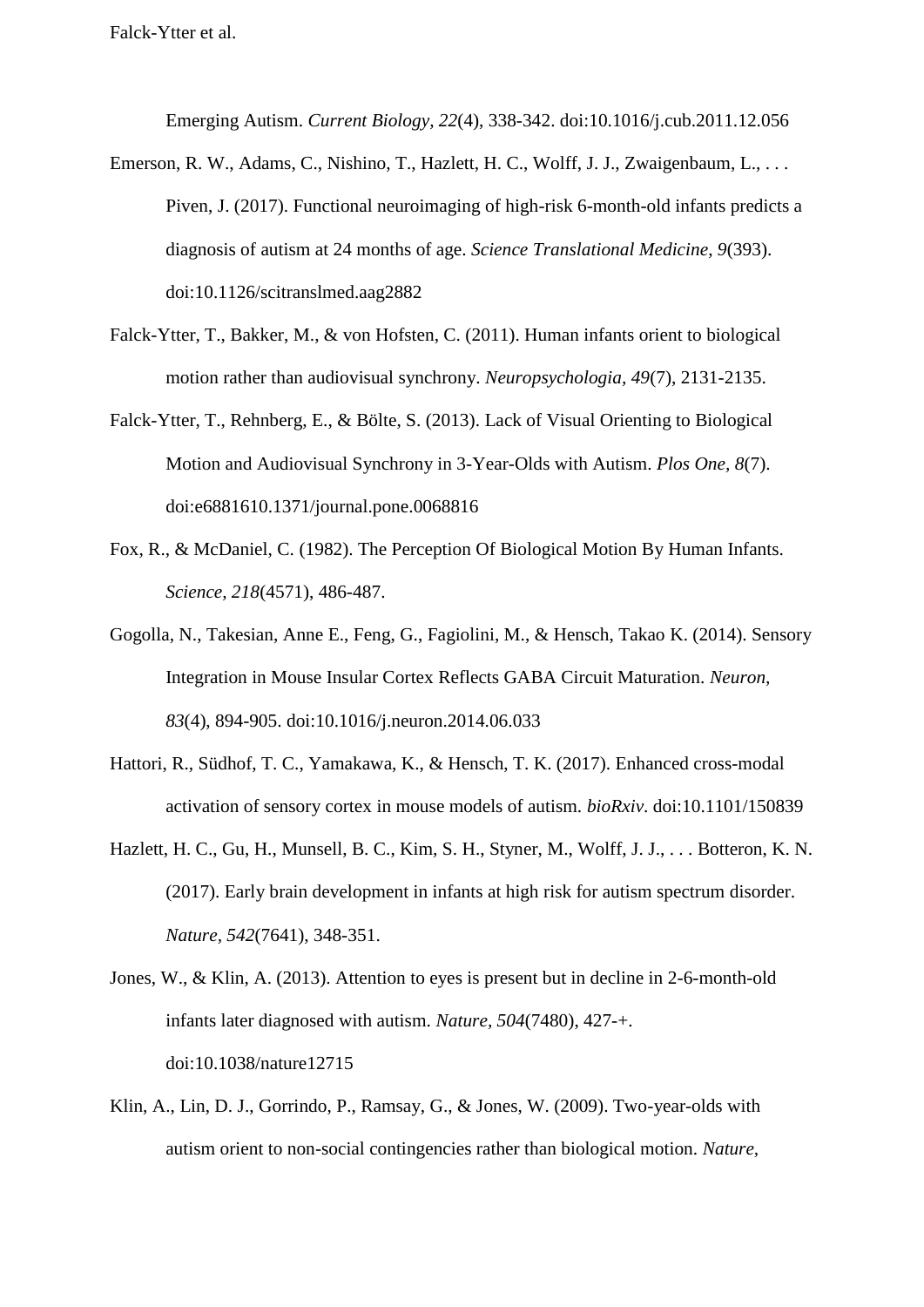*459*(7244), 257-261.

- Kuhlmeier, V. A., Troje, N. F., & Lee, V. (2010). Young infants detect the direction of biological motion in point‐light displays. *Infancy, 15*(1), 83-93.
- Moore, D. G., Goodwin, J. E., George, R., Axelsson, E. L., & Braddick, F. M. (2007). Infants perceive human point-light displays as solid forms. *Cognition, 104*(2), 377-396.
- Mullen, E. M. (1995). *Mullen Scales of Early Learning: AGS Edition*. MN: AGS: Circle Pines.
- Ozonoff, S., Young, G. S., Carter, A., Messinger, D., Yirmiya, N., Zwaigenbaum, L., . . . Stone, W. L. (2011). Recurrence Risk for Autism Spectrum Disorders: A Baby Siblings Research Consortium Study. *Pediatrics, 128*(3), E488-E495. doi:10.1542/peds.2010-2825
- Pavlova, M., & Sokolov, A. (2000). Orientation specificity in biological motion perception. *Perception & Psychophysics, 62*(5), 889-899.
- Powers, A. R., Hillock, A. R., & Wallace, M. T. (2009). Perceptual training narrows the temporal window of multisensory binding. *The Journal of Neuroscience, 29*(39), 12265-12274.
- Russo, N., Foxe, J. J., Brandwein, A. B., Altschuler, T., Gomes, H., & Molholm, S. (2010). Multisensory processing in children with autism: high-density electrical mapping of auditory–somatosensory integration. *Autism Research, 3*(5), 253-267.
- Simion, F., Regolin, L., & Bulf, H. (2008). A predisposition for biological motion in the newborn baby. *Proceedings Of The National Academy Of Sciences Of The United States Of America, 105*(2), 809-813.
- Spelke, E. S. (1979). Perceiving Bimodally Specified Events In Infancy. *Developmental Psychology, 15*(6), 626.

Spencer, J., O'Brien, J., Johnston, A., & Hill, H. (2006). Infants' discrimination of faces by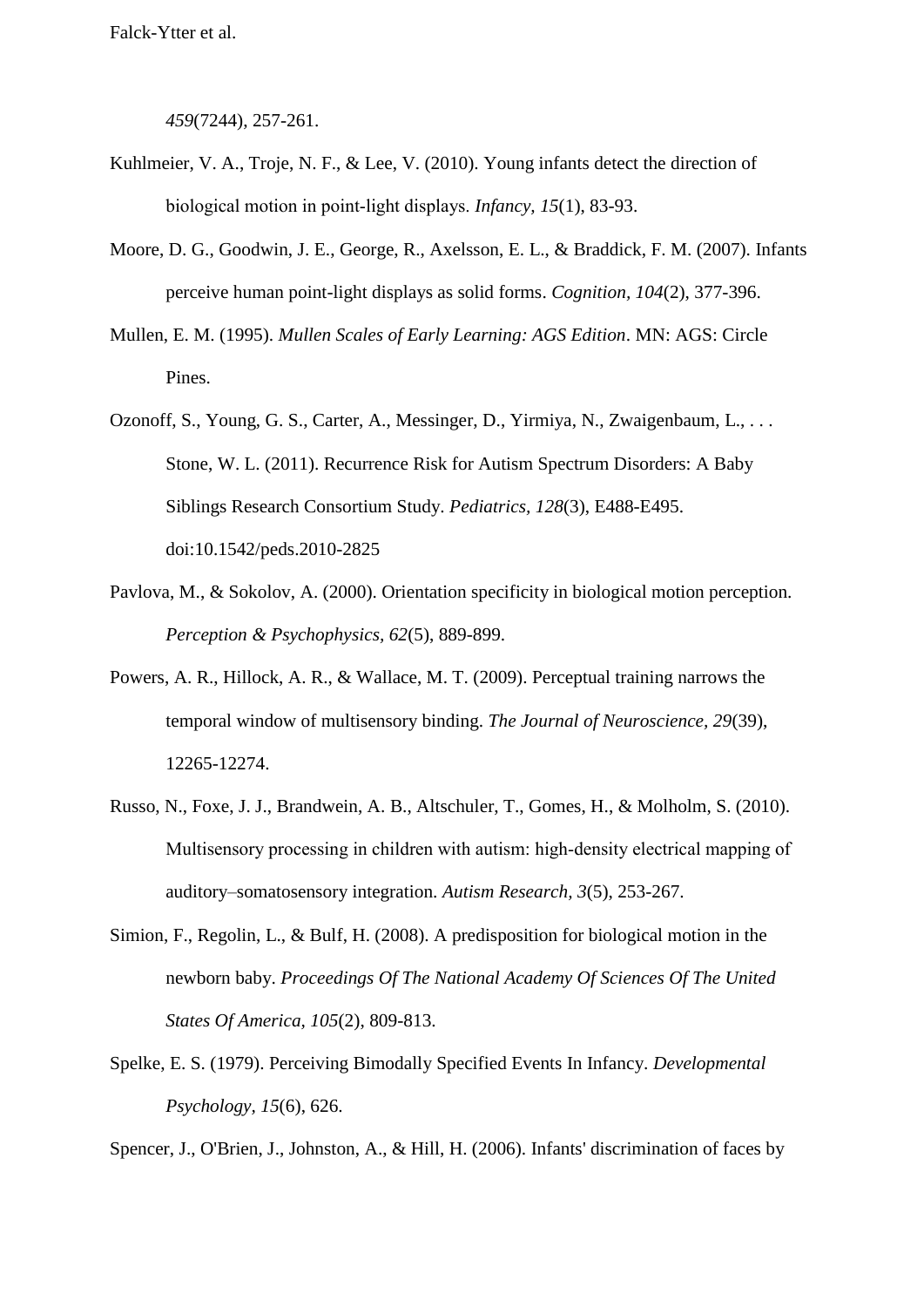using biological motion cues. *Perception, 35*(1), 79.

- Stein, B. E., & Meredith, M. A. (1993). *The merging of the senses*. Cambridge, MA: The MIT press.
- Stevenson, R. A., Siemann, J. K., Schneider, B. C., Eberly, H. E., Woynaroski, T. G., Camarata, S. M., & Wallace, M. T. (2014). Multisensory temporal integration in autism spectrum disorders. *The Journal of Neuroscience, 34*(3), 691-697.
- Wolff, J. J., Gu, H., Gerig, G., Elison, J. T., Styner, M., & Gouttard, S. (2012). Differences in White Matter Fiber Tract Development Present From 6 to 24 Months in Infants With Autism. *The American Journal of Psychiatry, 169*(6), 589-600. doi:10.1176/appi.ajp.2011.11091447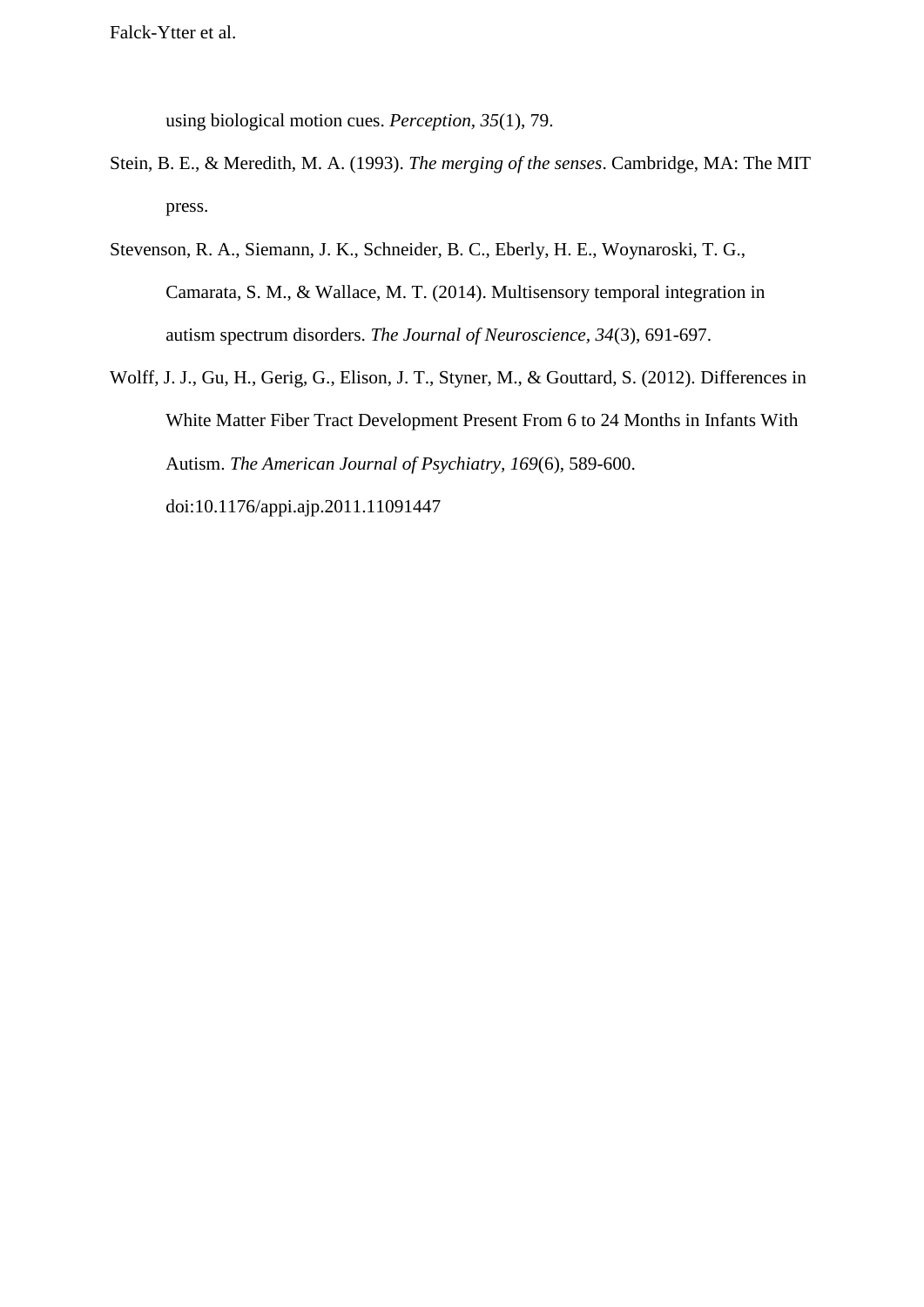## **Tables**

# **Table 1 Participant characteristics (final sample; 10 months)**

|                     | High risk without |     |                |              |                   |                |        |              |                       | Group        |     |                     |                       |
|---------------------|-------------------|-----|----------------|--------------|-------------------|----------------|--------|--------------|-----------------------|--------------|-----|---------------------|-----------------------|
|                     | Low risk controls |     |                |              | autism            |                |        |              | High risk with autism |              |     |                     | comparison            |
|                     | $(7/14$ females)  |     |                |              | $(12/20$ females) |                |        |              | $(5/13$ females)      |              |     |                     |                       |
|                     | N                 |     |                | Min Max Mean | N                 |                |        | Min Max Mean |                       |              |     | N Min Max Mean Test | <b>Kruskal Wallis</b> |
| Age (days)          | 14                | 296 | 343            | 313.8        | 20                | 276            | 332    | 308.8        | 13                    |              |     | 292 364 313.4 p>.25 |                       |
| Education<br>Family | 14                | 3   | 5              | 4.7          | 20                | $\overline{2}$ | 5      | 4.3          | 13                    | $\mathbf{1}$ | 5   | 3.9                 | $p = 13$              |
| income              | 13                | 3   | $\overline{7}$ | 5.1          | 18                | $\overline{2}$ | $\tau$ | 4.7          | 13                    | 2            | 6   |                     | 4.2 $p > 0.25$        |
| MSEL_VR             | 14                | 8   | 14             | 11.4         | 20                | $\tau$         | 17     | 11.3         | 13                    | 8            | 13  |                     | 10.8 $p > .25$        |
| MSEL_FM             | 14                | 8   | 16             | 12.1         | 20                | $\tau$         | 15     | 11.7         | 13                    | 10           | 16  |                     | 12.7 $p > 0.25$       |
| MSEL RL             | 14                | 6   | 14             | 9.1          | 20                | 5              | 14     | 9.9          | 13                    | 6            | 13  | 9.2                 | p > 25                |
| <b>MSEL_EL</b>      | 14                | 5   | 13             | 9.1          | 20                | 6              | 13     | 9.1          | 13                    | 4            | 13  | 8.9                 | p > 0.25              |
| MSEL_total          | 14                | 82  | 126            | 102.0        | 20                | 79             | 128    | 102.6        | 13                    | 78           | 121 |                     | 100.6 $p > 25$        |

#### *Notes:*

Education is measured on a 5-point scale, where 5 represents higher university education>3 years.

Family income is based on a 7-point scale, where 7 represents a family income of 70,000 SEK/month or higher

MSEL\_VR=Mullen scales of early learning - visual reception subscale

MSEL\_FM= fine motor subscale

MSEL\_RL= receptive language subscale

MSEL\_EL= expressive language subscale

MSEL\_total=Mullen scales of early learning - total score

Most measures did not fulfill criteria for parametric testing, hence we used Kruskal Wallis throughout for simplicity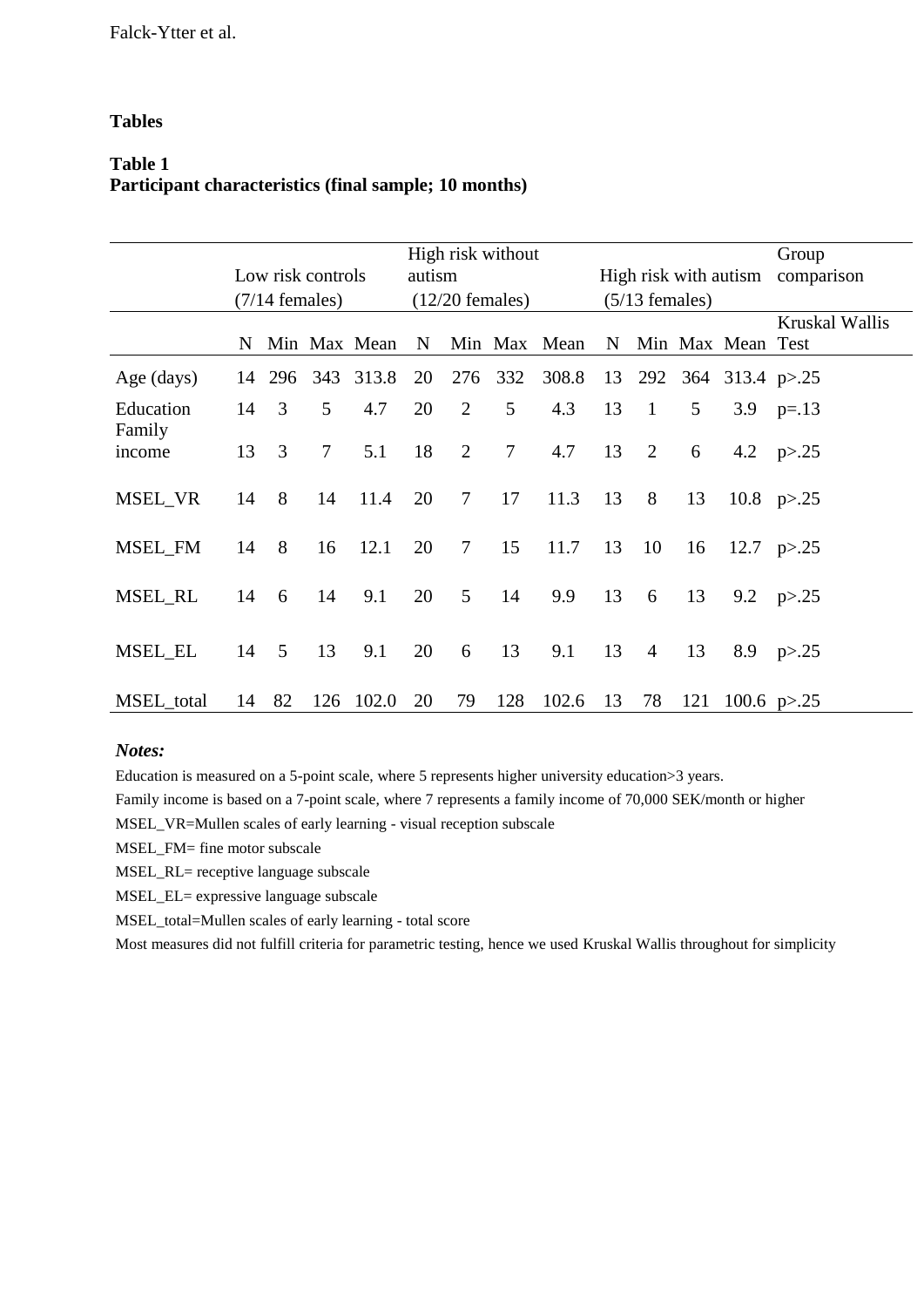|                          |                         | Low risk<br>controls |           | High risk<br>without autism |           | High risk with<br>autism |           |
|--------------------------|-------------------------|----------------------|-----------|-----------------------------|-----------|--------------------------|-----------|
|                          |                         | <b>MEAN</b>          | <b>SD</b> | <b>MEAN</b>                 | <b>SD</b> | <b>MEAN</b>              | <b>SD</b> |
|                          | Screen relative to full |                      |           |                             |           |                          |           |
| Overall looking time (%) | stimulus duration       | 84                   | 7         | 85                          | 10        | 83                       | 9         |
|                          | AOIs relative to screen | 97                   | 1         | 98                          | 1         | 97                       | 1         |
|                          |                         |                      |           |                             |           |                          |           |
| Valid Trials (%)         | <b>UPSYNC</b>           | 77                   | 21        | 88                          | 19        | 77                       | 22        |
|                          | <b>INVSYNC</b>          | 77                   | 22        | 86                          | 17        | 79                       | 22        |
|                          | <b>BIOMOTION</b>        | 73                   | 24        | 88                          | 19        | 72                       | 24        |
| Preference for upright   |                         |                      |           |                             |           |                          |           |
| animation $(%)^1$        | <b>UPSYNC</b>           | 59                   | 14        | 67                          | 17        | 55                       | 18        |
|                          | <b>INVSYNC</b>          | 41                   | 17        | 52                          | 11        | 57                       | 11        |
|                          | <b>BIOMOTION</b>        | 52                   | 9         | 53                          | 9         | 52                       | 10        |

# **Table 2 Eye tracking data – descriptive statistics**

1 (Upright AOI/(Upright AOI+Inverted AOI))\*100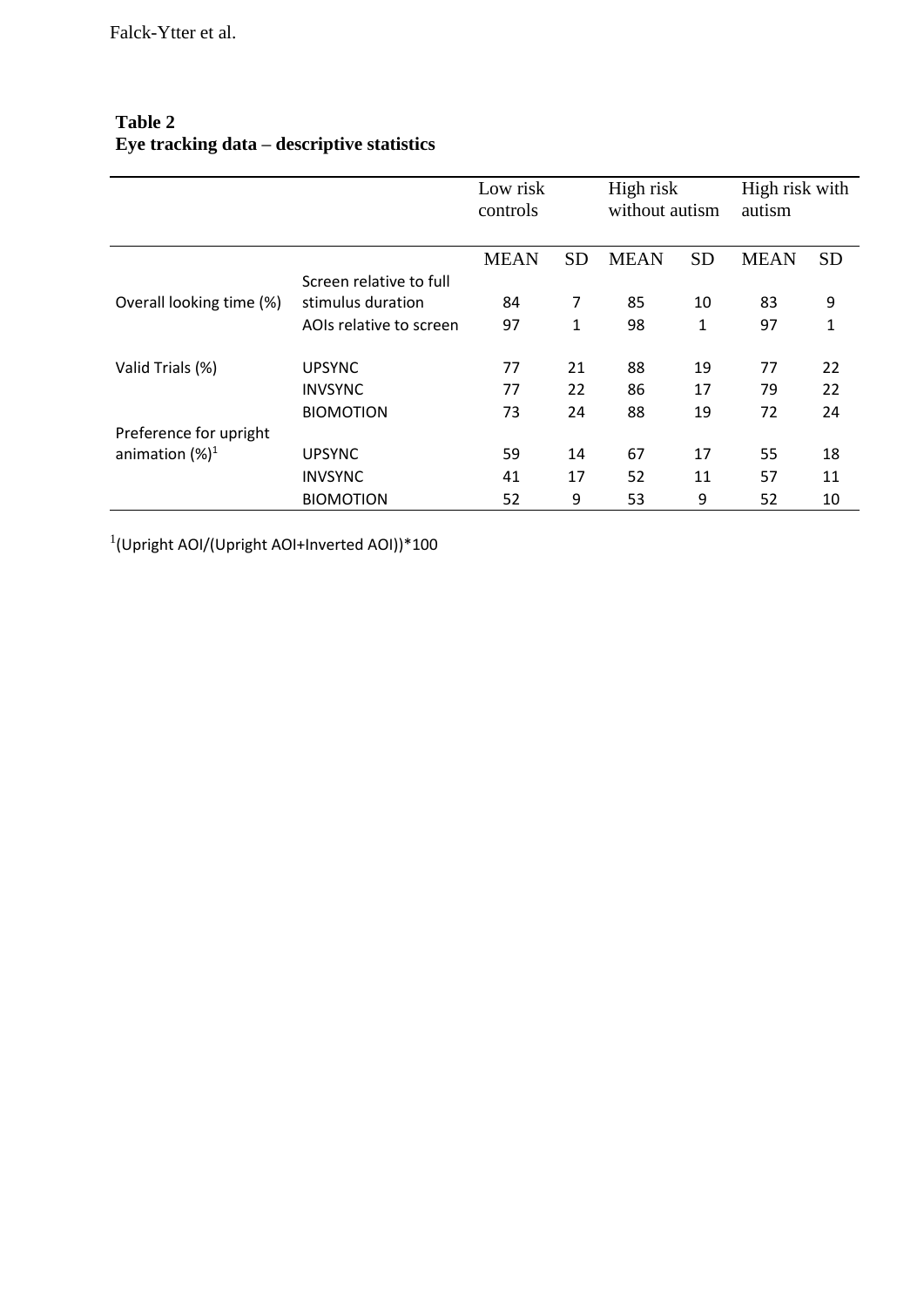## **Figure legends**



*Figure 1.* Experimental stimuli. An upright animation (right) of a person clapping hands was shown side-by-side with a spatially inverted (upside-down) and temporally reversed version of the same animation (left). The visual stimuli were accompanied by an audio track including a child friendly human voice and the sound of clapping hands. In the UPSYNC condition (top) the auditory clapping was synchronous with the visual clapping in the upright animation. In the INVSYNC condition (bottom), the auditory clapping was synchronous with the visual clapping in the inverted animation. See main text for further information.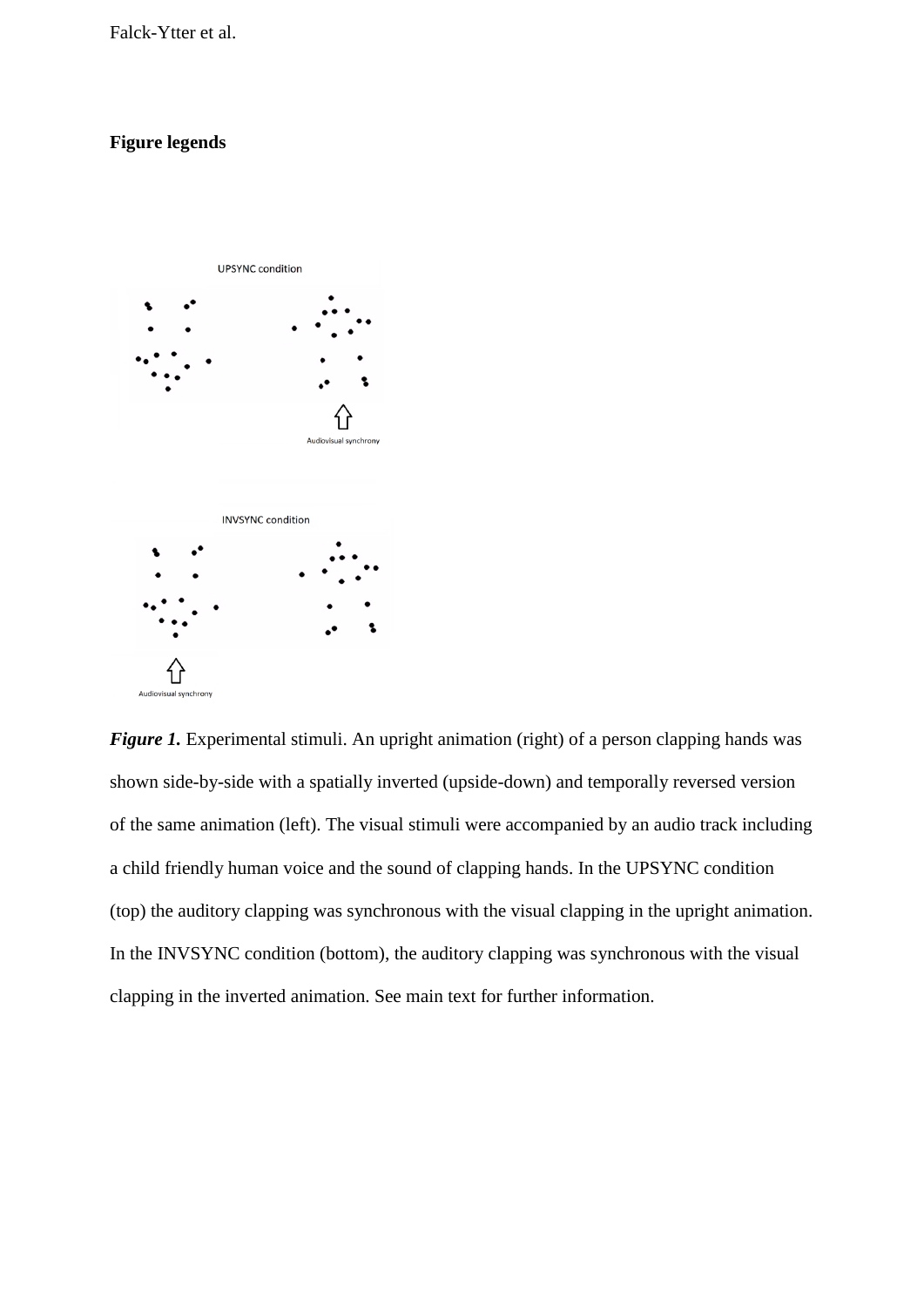

Outcome groups at three years of age

*Figure 2.* Reduced orienting to audiovisual synchrony in infancy predicts autism at three years of age. We calculated preferential looking (%) to the upright animation in the UPSYNC and INVSYNC conditions, and subtracted the latter percentage from the former. This difference score is shown on the y-axis; positive values indicate that one looks more to the upright animation when that animation is in synchrony with the audio than when the other (inverted) animation is in synchrony with the audio. Only the two non-autistic groups changed their viewing preference because of the experimental manipulation. See also **Table 2**. Error bars = s.e.m.;  $*P < .05$  (Bonferroni post hoc test);  $*P = 01; **P < .001$ .